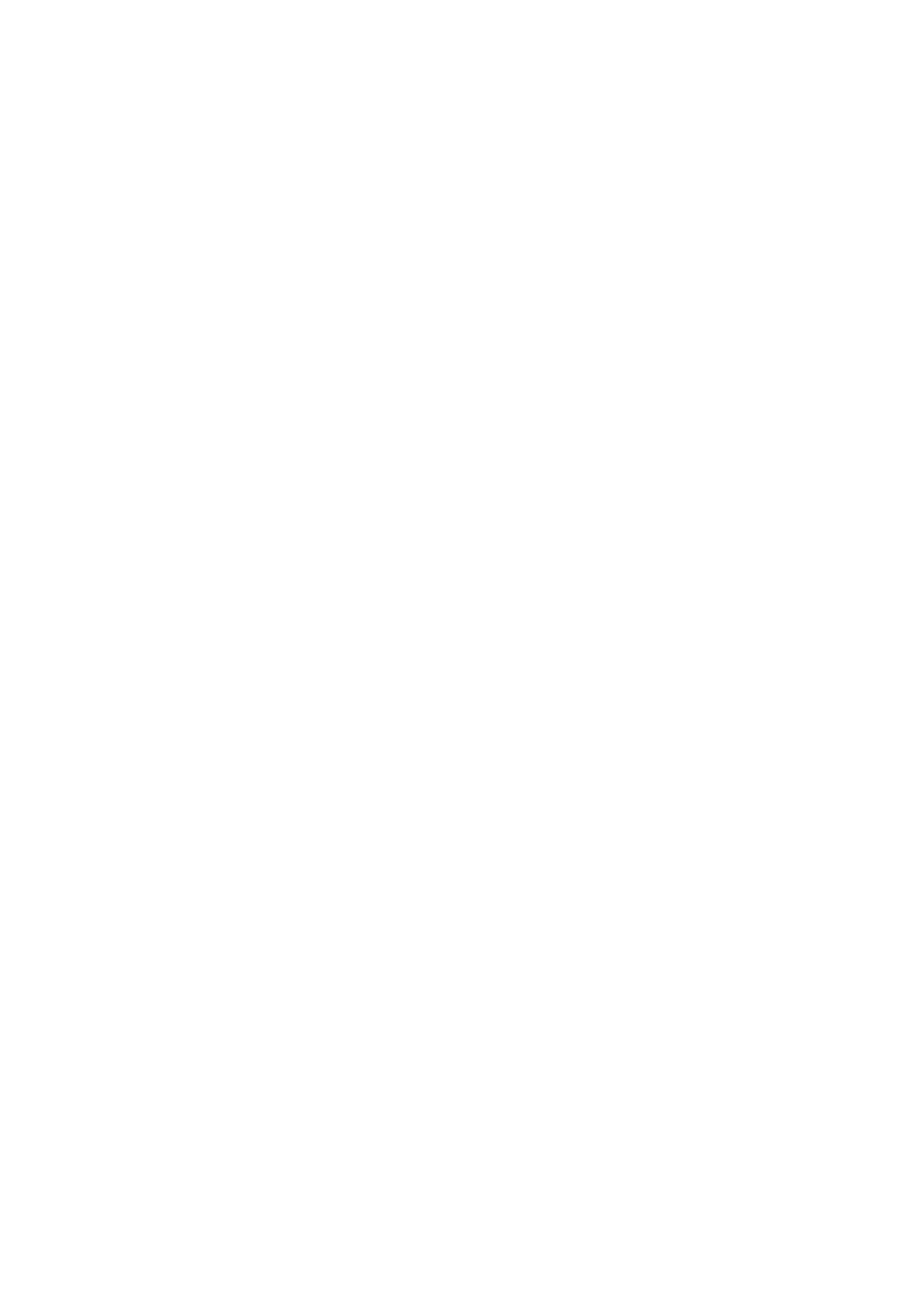# **Equity beta**

| 1              | <b>Executive summary</b>                    |    |
|----------------|---------------------------------------------|----|
| $\overline{2}$ | QCA approach and equity beta estimate       |    |
| 3              | <b>Reasonable basis for decision-making</b> | 3  |
| 3.1            | Comparable firms                            | 3  |
| 3.2            | Nature of risk                              | 7  |
| 3.3            | Using unadjusted beta estimates in the CAPM | 8  |
| 4              | <b>Conclusion</b>                           | 15 |
| 5              | <b>References</b>                           | 17 |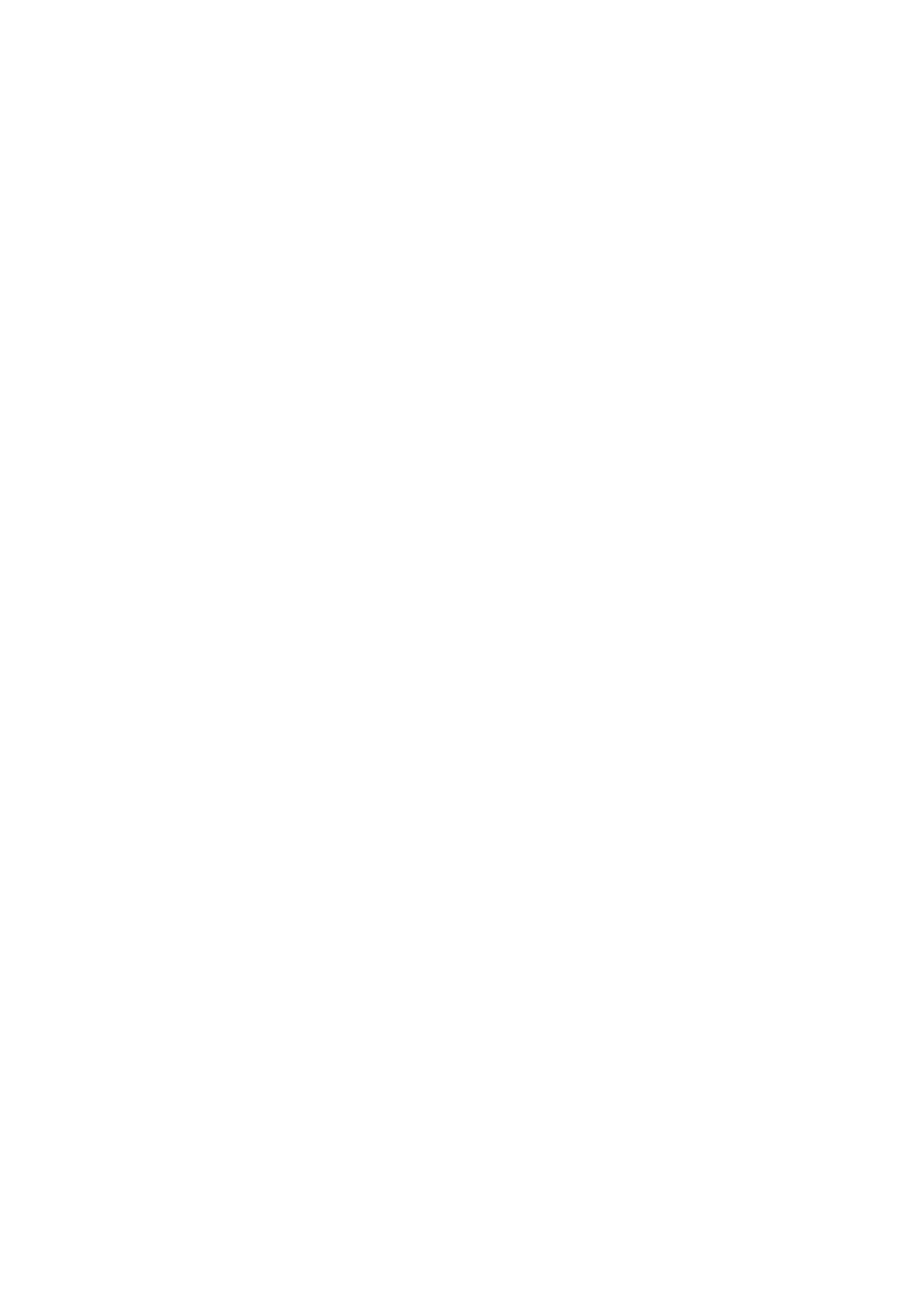# **Equity beta**

### **Figures**

| Figure 1. Average returns versus beta over an extended time period              | 9               |
|---------------------------------------------------------------------------------|-----------------|
| Figure 2. The relationship between excess returns and beta                      | 10              |
| Figure 3. Industry beta estimates and excess returns                            | 10              |
| Figure 4. Beta estimates and realised returns for Australian-listed firms       | 12 <sup>2</sup> |
| Figure 5. Book to market ratio and realised returns for Australian-listed firms | 13              |
|                                                                                 |                 |

#### **Tables**

[Table 1. QCA considerations and conclusions in estimating the equity risk](#page-9-0)  [premium](#page-9-0) 2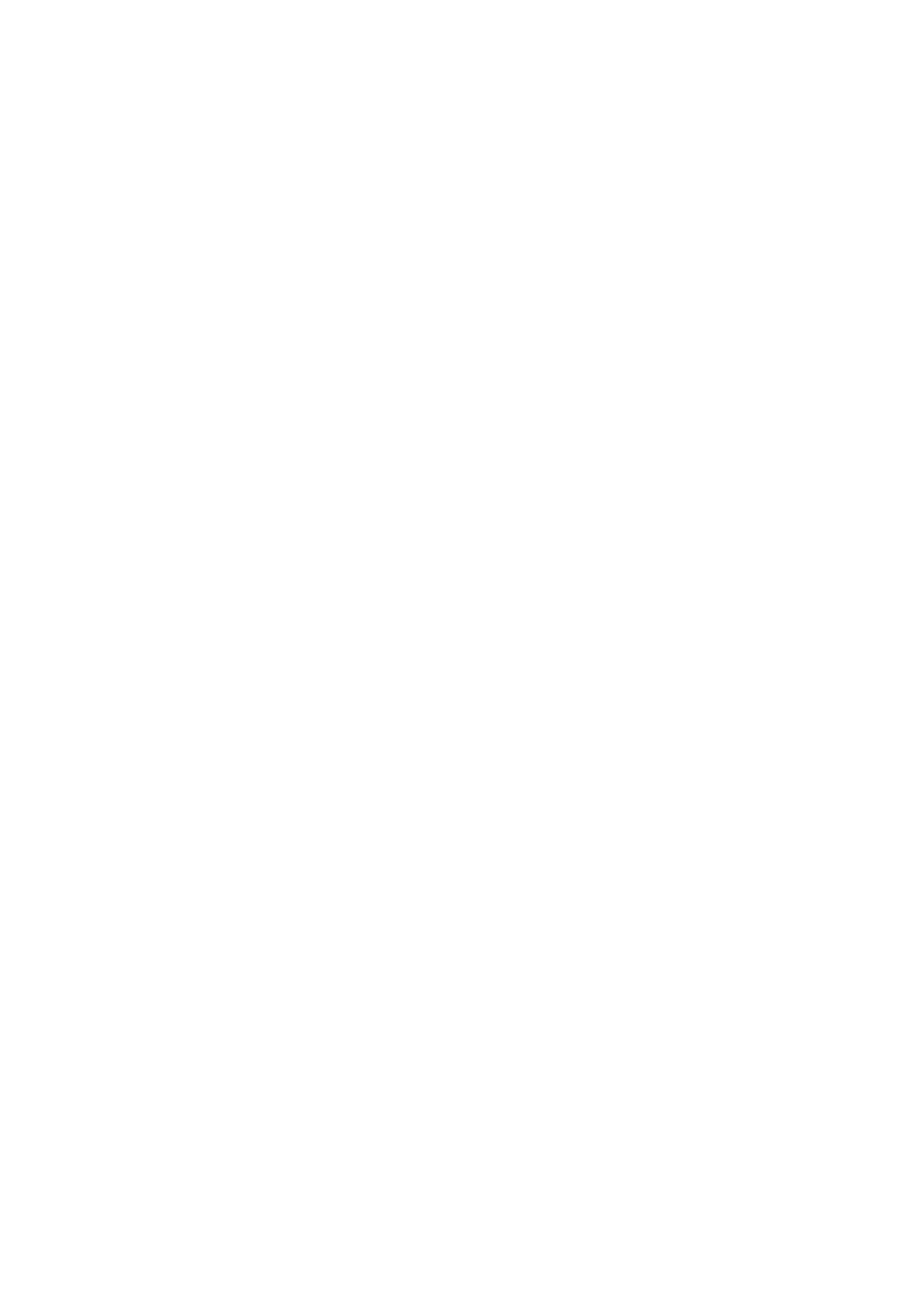### <span id="page-6-0"></span>**1 Executive summary**

- 1 Frontier Economics has been retained by Aurizon Network Pty Ltd (Aurizon Network) to provide expert advice in relation to Aurizon Network's regulated rate of return. In this report we consider the approach to estimating the equity beta for use in the Capital Asset Pricing Model (CAPM).<sup>1</sup>
- 2 At present, the Queensland Competition Authority (QCA) estimates that Aurizon Network has an equity beta of 0.8 for estimating Aurizon Network's equity risk premium.<sup>2</sup> The QCA's conclusion is based upon an asset beta estimate of 0.45.<sup>3</sup> The empirical basis for the QCA's beta estimates are regressions of stock returns on market returns for a sample of energy networks, with consideration also given to water networks, ports and toll roads. The basis for consideration of these industries is that they represent regulated networks. The QCA also considers that the type of regulation matters, specifically that firms facing a revenue cap are less risky than firms facing a price cap.<sup>4</sup>
- 3 The QCA explicitly rules out any consideration of the risks faced by coal companies and transport companies. Further, the QCA explicitly rules out application of the Black CAPM<sup>5</sup>, and does not consider any other estimation technique or dataset, other than regressing stock returns on market returns. The empirical evidence that beta estimates from regressing stock returns on market returns leads to expected returns that fall below realised returns does not form part of the decision. Further, the characteristic of firms' book-to-market ratio, which prior research has shown to be positively associated with realised stock returns, has no bearing on the equity risk premium.
- 4 This means that the QCA estimates of asset beta and equity beta are based entirely upon:
	- a. **Comparable firms which are substantially different from, and likely to be less risky, than Aurizon Network.** The comparable firms share some characteristics (high leverage, no competing network) but are different on other important dimensions (exposure to a limited number of customers leaving the potential for asset stranding, value ultimately determined by demand for commodities). It is more likely that the risk exposure of Aurizon Network falls *between* that of regulated network

<sup>1</sup> Sharpe (1964), Lintner (1965), Mossin (1966).

<sup>2</sup> UT4 final decision, p. 269.

<sup>3</sup> The asset beta is an estimate of the systematic risk exposure equity holders would face if the business took on zero debt. The equity beta is an estimate of the systematic risk exposure of equity holders, given the businesses' assumed leverage, which in the case of the QCA decision for Aurizon Network is 55%.

<sup>4</sup> UT4 final decision, p. 266.

<sup>5</sup> Black (1972).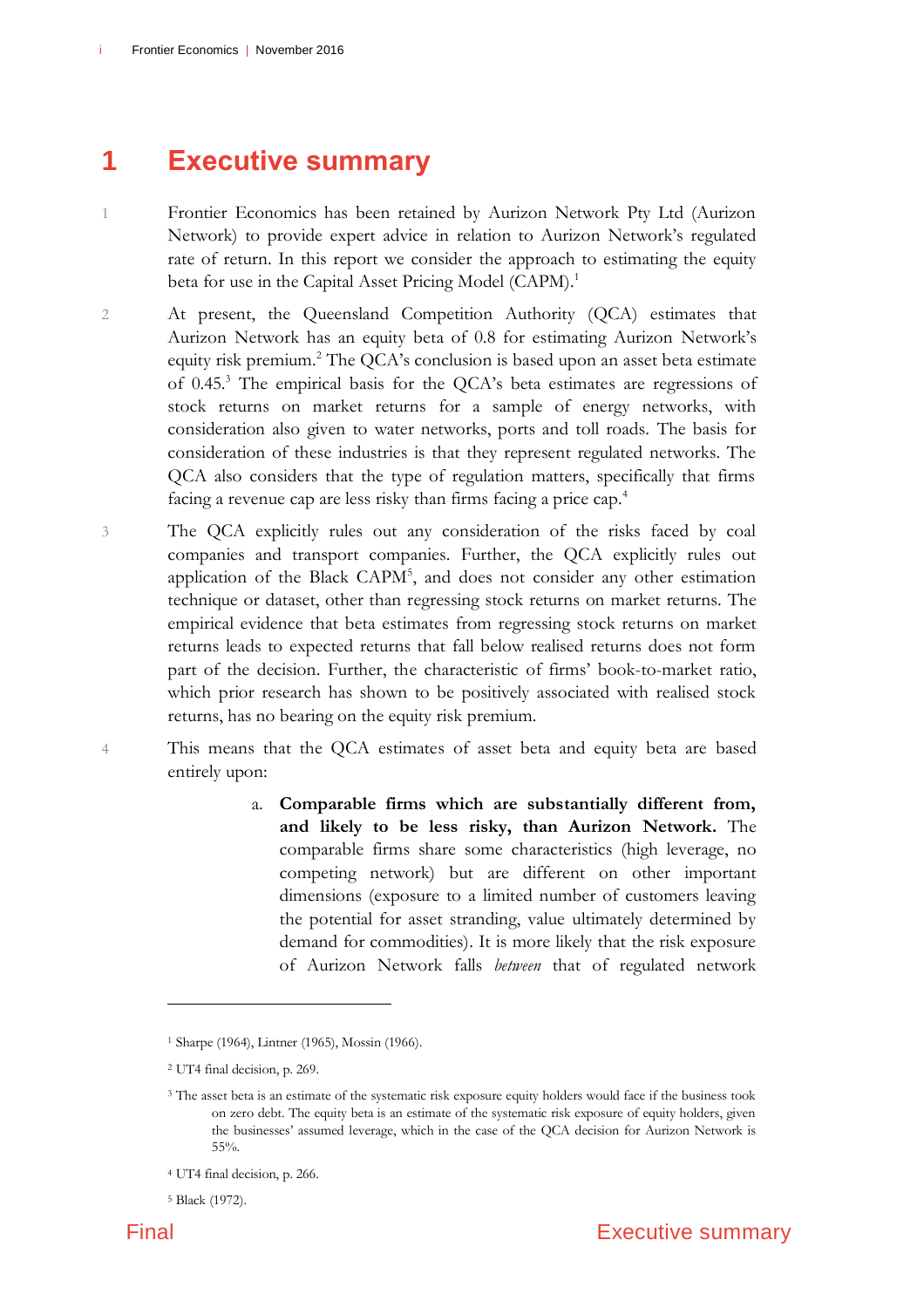businesses used by the QCA, and the risk exposure of rail and transport companies and other network owners with high customer concentration. This makes it likely that the QCA approach leads to an under-estimate of the cost of equity.

The basis for the QCA's selection of comparable firms is their status as a regulated network. However, the empirical evidence does not support the idea that one regulated network has the same risks as another regulated network. There is no substantial evidence that any particular intensity of regulation leads to a measurable difference in beta estimates. If business with high powered regulation show no differences in beta estimates compared to businesses with low powered regulation, we question the usefulness of the QCA's sole selection criteria of being a regulated network. The alternative view is that industry characteristics are important for estimating the risks to shareholders.

- b. **An estimation technique and dataset (regressing stock returns on market returns) which has not been shown to lead to expected returns which are consistent with realised returns.** The evidence suggests that the realised returns for firms with regression-based beta estimates is higher than what is implied by the QCA approach. This makes it likely that the QCA approach leads to an under-estimate of the cost of equity.
- c. **An estimation technique and dataset that ignores a firm characteristic (the book-to-market ratio) which prior evidence shows is positively associated with realised stock returns.** The evidence suggests that the QCA approach will under-estimate the cost of equity for a firm with a high book-tomarket ratio.
- 5 In aggregate, our view is that the QCA's frame of reference for estimating the allowed return on equity is narrow and does not take into account important information about the cost of equity for Aurizon Network.
- 6 Our view is that the QCA's current equity beta allowance of 0.8, assuming 55% leverage, is unreasonably low because it does not account for four important pieces of information – sample composition, the empirical evidence on the realised returns of low beta stocks, the empirical evidence on firms with high book-to-market ratios, and the risks arising from customer demand elasticity, the nature of the customer base, and the exposure to a commodity with a volatile price. If any material weight is applied to any of these considerations the equity beta estimate will increase above 0.8.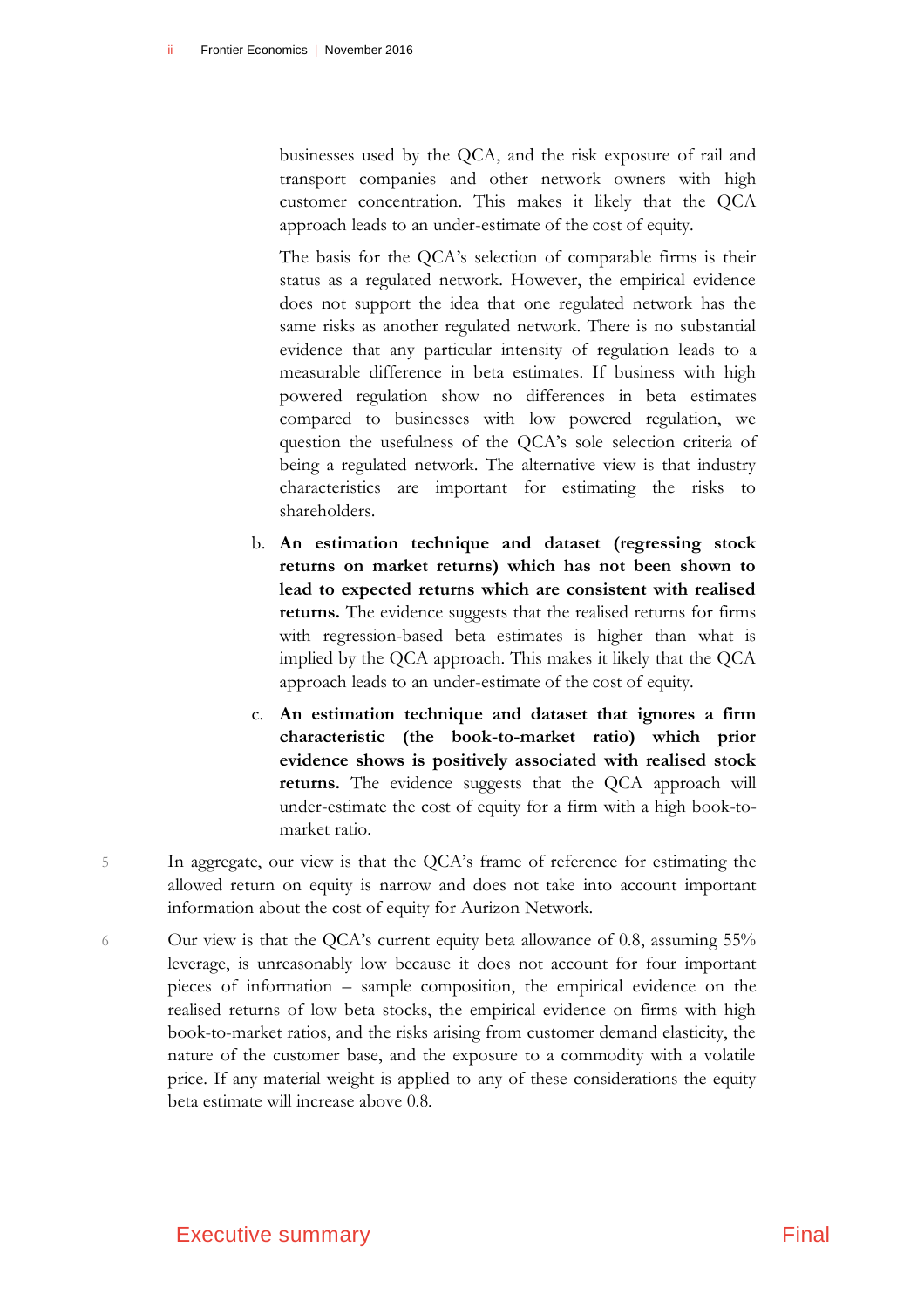## <span id="page-8-0"></span>**2 QCA approach and equity beta estimate**

- 7 In estimating the allowed return to equity holders the QCA makes the following three choices over estimation methods and data.
- 8 First, the QCA uses the Sharpe-Lintner CAPM, in which the QCA estimates three parameters:
	- a. Risk free rate  $(r)$  The expected return on a risk free investment.
	- b. Market risk premium  $(r_m r_f)$  or MRP) The additional return investors expect for an investment in the market portfolio of all risky assets. The MRP can also be considered the risk premium for a typical equity investment given that the proxy for the market portfolio is the listed equity market.
	- c. Equity beta  $(\beta_e)$  How much systematic risk the equity holders face, relative to the systematic risk of the overall market, which can also be considered the systematic risk relative to the typical firm.<sup>6</sup>
- 9 The QCA has ruled out the use of an alternative model, the Black CAPM. This model is ruled out because of measurement challenges, and lack of use amongst other regulators.<sup>7</sup>
- 10 Second, in estimating beta to populate the Sharpe-Lintner CAPM the QCA relies upon a particular estimation technique. The QCA's estimate of beta is made by a regression analysis of stock returns on market returns. The slope of the regression line from this estimation technique is an estimate of beta.
- 11 Third, the QCA makes a decision on the characteristics of firms that it considers to be the best comparator firms to Aurizon Network. On this basis, the QCA relies upon beta estimates for firms involved in energy, water, ports and toll roads. The energy and water businesses are given most weight in the QCA's consideration, and the ports and toll roads businesses are used as cross checks by the QCA. The QCA has ruled out any consideration of beta estimates from rail infrastructure businesses or the broader suite of transport businesses.
- 12 The basis for the reliance on energy, water, ports and toll roads businesses is that they represent regulated network businesses. Rail and transport firms do not generally represent pure-play regulated networks. So the characteristic of being a regulated network is the sole basis for inclusion of a comparator firm, and the characteristic of being a rail or transport firm has no relevance to the QCA's decision on equity beta.

<sup>6</sup> The Capital Asset Pricing Model states that the expected return on an investment = risk free rate + the equity beta of the investment × the market risk premium. Expressed as an equation for investment *i* we have  $r_i = r_f + \beta_i \times (r_m - r_i)$  where  $r_i$  is the risk free rate,  $r_m$  is the expected return on the market portfolio of all risky assets and β<sup>i</sup> is the systematic risk of investment *i*.

<sup>7</sup> UT4 Final decision, p. 265.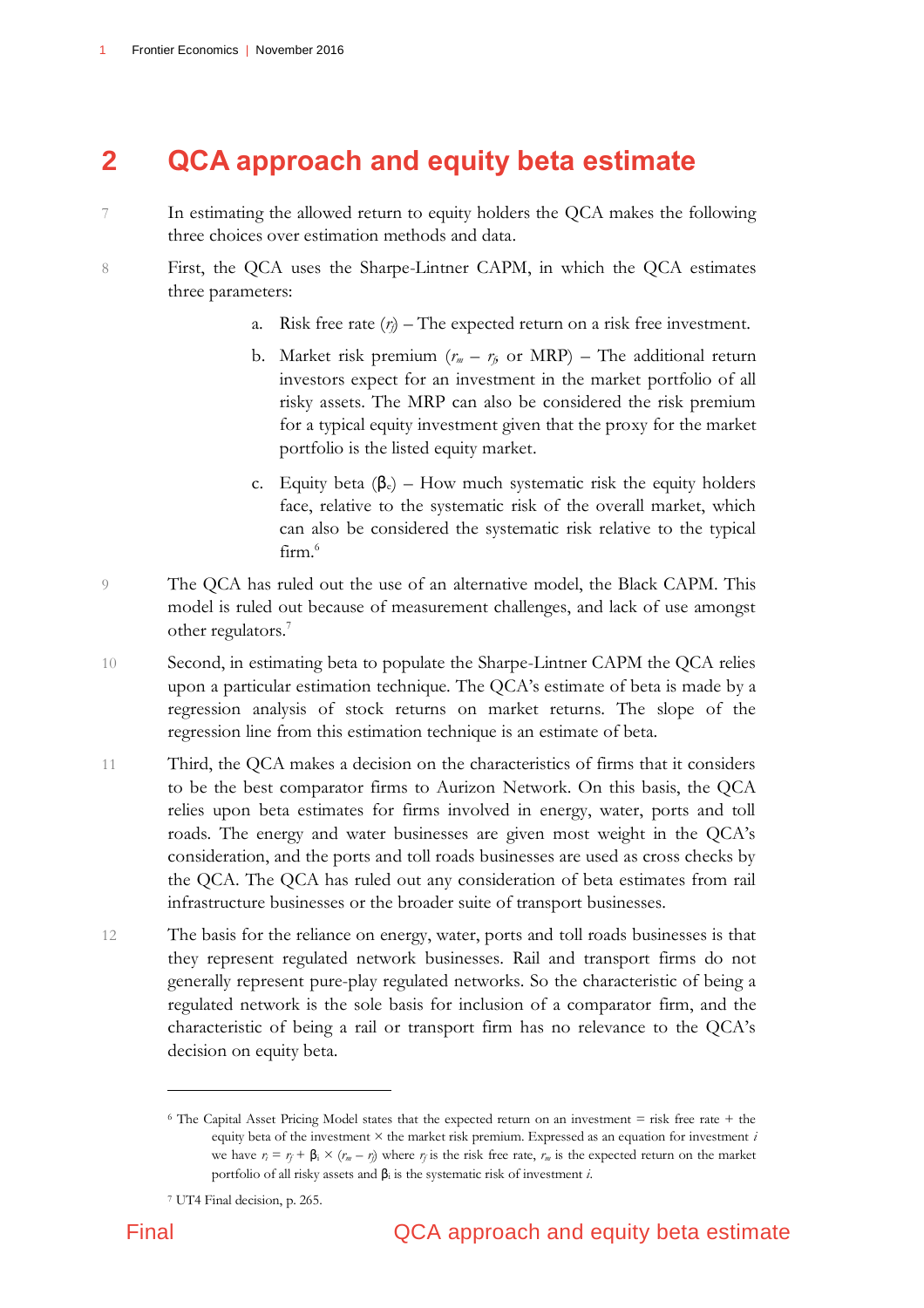- 13 The QCA also considers that the characteristic of the revenue cap is important in that this reduces the risk to Aurizon Network in comparison to a non-revenue cap regime. The introduction of the revenue cap was cited by the QCA as one reason for lowering Aurizon Network's equity beta estimate from 0.9 to 0.8 in the QCA's 2010 decision.<sup>8</sup>
- 14 On the basis of these considerations the QCA's most recent decision is an equity beta estimate of 0.8.9 The QCA's considerations in estimating the equity risk premium are summarised in Table 1.

| <b>Information</b>             | <b>Relevant</b>                                                                                  | Not relevant                                                                        |  |  |  |
|--------------------------------|--------------------------------------------------------------------------------------------------|-------------------------------------------------------------------------------------|--|--|--|
| Model                          | Sharpe-Lintner CAPM                                                                              | <b>Black CAPM</b>                                                                   |  |  |  |
|                                | Why? Use by regulators and corporations,<br>simple to apply and easy to understand <sup>10</sup> | Why? Estimation problems and<br>non-use by other regulators                         |  |  |  |
| <b>Estimation</b><br>technique | Regression of stock returns on market<br>returns<br>Why? Standard practice                       | Other firm characteristics<br>including book-to-market ratio<br>Why? Not considered |  |  |  |
| Comparable<br>firms            | Energy<br>Water<br>Ports<br>Toll roads<br>Why? Regulated network                                 | Rail<br>Transport<br>Why? Not regulated networks                                    |  |  |  |
| Other<br>information           | Revenue cap<br>Why? Revenue cap reduces volatility of<br>cash flows.                             |                                                                                     |  |  |  |

<span id="page-9-0"></span>

|  | Table 1. QCA considerations and conclusions in estimating the equity risk premium |  |  |  |  |
|--|-----------------------------------------------------------------------------------|--|--|--|--|
|  |                                                                                   |  |  |  |  |

<sup>8</sup> UT4 Final Decision, p. 266.

<sup>9</sup> The QCA's underlying assumptions are an asset beta estimate of 0.45, leverage of 55%, debt beta of 0.12, corporate tax rate of 30% and gamma of 0.47. The figure of 0.47 for gamma represents the QCA's estimate of the value of corporate tax paid. Applying the QCA's formula for the relationship between asset beta and equity beta we have equity beta = asset beta  $\times$  {1 + debt/equity  $\times$  [1 – tax rate  $\times$  (1 – gamma)} – debt beta  $\times$  debt/equity  $\times$  [1 – tax rate  $\times$  (1 – gamma] = 0.45  $\times$  {1 +  $0.55/0.45 \times [1 - 0.30] \times (1 - 0.47)$   $- 0.12 \times 0.55/0.45 \times [1 - 0.30 \times (1 - 0.47)] = 0.45 \times 2.03$  $0.12 \times 1.03 = 0.91 - 0.12 = 0.79$ . This is approximately 0.8.

<sup>10</sup> UT4 Final Decision, p. 205.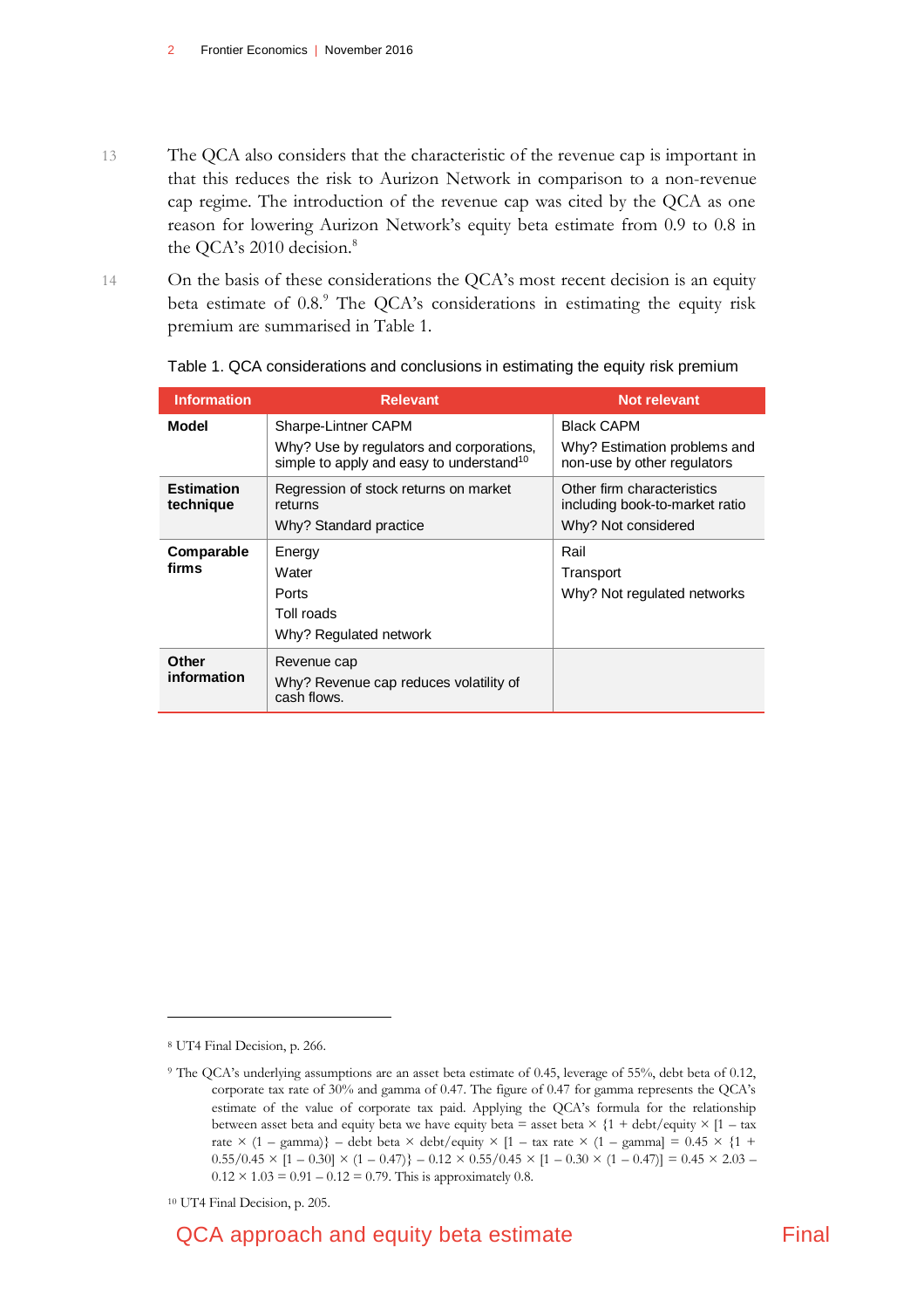### <span id="page-10-0"></span>**3 Reasonable basis for decision-making**

- 15 In this report we address the over-arching question raised by the contextual discussion above, **"Is there any reasonable basis to rely upon an equity beta estimate of 0.8 based upon the criteria summarised in Table 1?"**
- 16 Our view is that the QCA has already been given substantial evidence that its current approach is unreasonably narrow. The objective is to estimate the additional return that an equity investor would expect to earn from investing in Aurizon Network, relative to what that investor would earn in an average investment. As we discuss below:
	- a. there is no empirical evidence that the form of regulation can be used to distinguish equity risks amongst firms, and
	- b. there is evidence that the QCA's estimation technique leads to cost of equity estimates that are systematically too low compared to actual returns across time and in different markets.
- 17 The most that we can reasonably conclude from the QCA analysis is that 0.8 represents an estimate of the past association between stock returns and market returns for listed energy and water networks.<sup>11</sup> To make the conclusion that multiplying 0.8 by the estimate of the market risk premium represents a reliable estimate of the equity risk premium requires conjecture which is inconsistent with the evidence already presented to the QCA.

### <span id="page-10-1"></span>**3.1 Comparable firms**

18 With respect to comparable firms, both Aurizon Network and the QCA understand that they cannot analyse a large sample of listed, regulated, pure-play rail networks. These firms do not exist. Given that regulated energy and water businesses, and unregulated rail and transport businesses, share characteristics of Aurizon Network (lack of network competition for energy and water, industry and customer concentration for rail and transport) it was previously proposed by Aurizon Network<sup>12</sup> that the equity beta estimate should be based upon a broader suite of comparable firms. The best equity beta estimate would lie somewhere

<sup>11</sup> The regression of stock returns on market returns results in a regression coefficient which is the covariance of stock returns on market returns, scaled by the variance of market returns. So it is a relative measure of how past stock returns have moved with market returns.

<sup>12</sup> SFG Consulting (2012). That report does not consider the empirical evidence relating to the realised returns on low beta stocks and the empirical evidence on the realised returns to stocks with high book-to-market ratios. The book-to-market ratio formed part of the analysis, but in a different way. We used the book-to-market ratio as a characteristic to identify firms as being similar to Aurizon Network and examined how the relationship between stock returns and market returns varied depending upon the firms' book-to-market ratio. That analysis is different to analysis which examines whether, on average, firms with high book-to-market ratios earn above-average returns.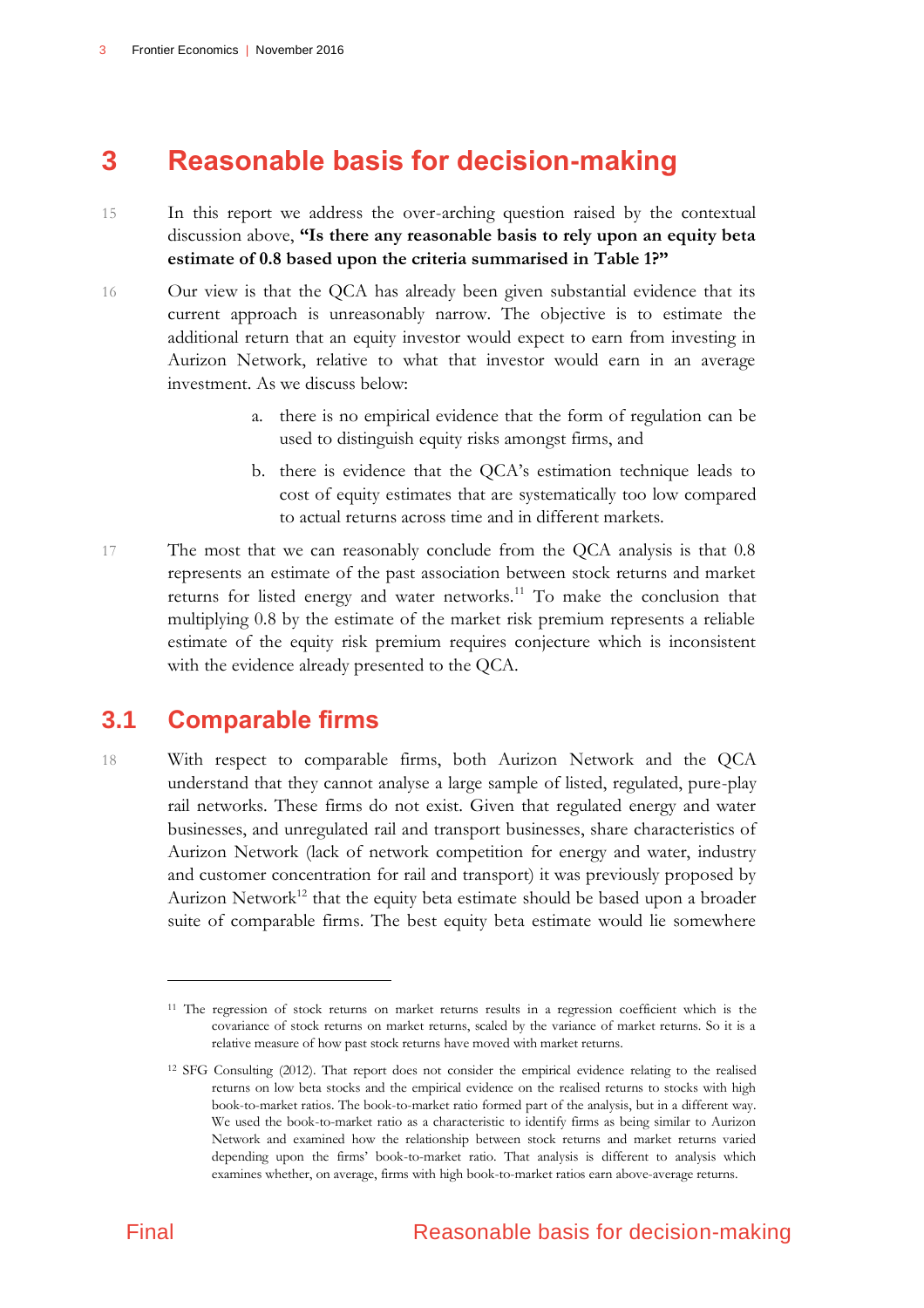between the equity beta estimate for energy and water networks, and the equity beta estimate for rail and transport firms.

- 19 One key issue is whether any regard should be had to other rail infrastructure companies or transport companies. This issue is material in that the equity beta estimates for other rail infrastructure companies are substantially higher than the QCA's equity beta allowance. The only way to support an equity beta as low as that allowed by the QCA is to place no reliance on the evidence from other rail infrastructure firms – which is what the QCA has done. The application of even a small amount of weight to the evidence from other rail firms would support a beta higher than the QCA's allowance.
- 20 The QCA, via its consultant Incenta<sup>13</sup>, applied its judgment to rule out placing any weight at all on other rail infrastructure companies. The rationale for this approach was Incenta's view that the systematic risk of the Central Queensland Coal Network is not related to the fact that it is a rail network but rather is related to the fact that it is regulated. This led the QCA to select comparators on the basis that they are regulated rather than on the basis that they are involved in the rail infrastructure business.
- 21 In its UT4 Final Decision, the QCA noted that it had received comment from consultants, including ourselves, that other regulators, credit rating agencies, and independent valuation experts all have regard to other rail infrastructure businesses.
- 22 In relation to other regulators, the QCA summarised a point raised by the Brattle Group:

ERA(WA)—in 2013 and 2014, the ERA determined an equity beta of 1.43 for Pilbara Infrastructure and an equity beta of 1.0 for Brookfield Rail.

Canadian Transportation Agency (CTA)—like the QCA, the CTA determines the cost of equity for railroads with a single bulk commodity (i.e. grain). As a result, the equity betas of Canadian National (1.01) and Canadian Pacific  $(1.30)$  railroads are relevant and warrant some weight.<sup>14</sup>

23 In relation to independent experts, the QCA summarised a point that we raised in that the QCA had:

> Included an asset beta estimate of 0.35, based on an independent expert's (i.e. Grant Samuel's) assessment of the beta for DBCT

> excluded from consideration that 'the *same* independent expert, in the *same*  report' (SFG's emphasis) made an estimate for the equity beta for WestNet Rail (now Brookfield Rail) of 1.0 to 1.1, even though WestNet Rail shares a number of similarities with Aurizon Network. 15

24 In relation to credit rating agencies, the QCA summarised our point that:

<sup>13</sup> Incenta Economic Consulting (2013).

<sup>14</sup> UT4 Final Decision, p. 254.

<sup>15</sup> UT4 Final Decision, p. 253.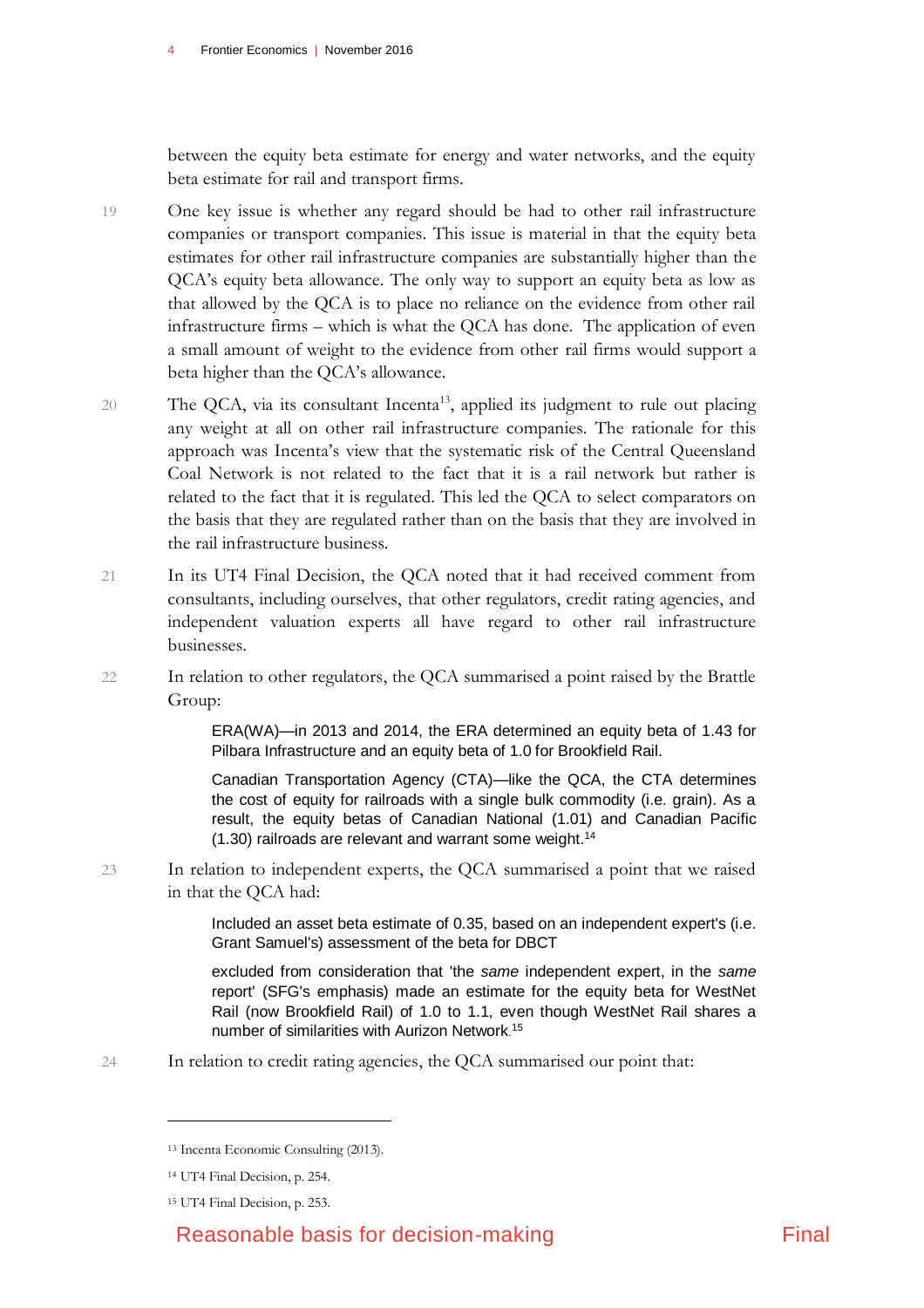Standard and Poor's:

- relied upon the same WA rail network in its analysis of the CQCN, and also considered other transportation businesses
- did not include energy networks in its analysis. 16

25 In its UT4 Final Decision, the QCA dismisses the fact that its approach of disregarding all rail infrastructure firms and relying instead on water and energy utilities is unique, as follows:

- a. In relation to regulators having regard to rail infrastructure companies, the QCA simply restates its assumption that other rail infrastructure companies are not appropriate comparators – even those that have more than a quarter of their revenues subject to regulation;<sup>17</sup>
- b. In relation to independent experts, the QCA observes that Grant Samuel applied different betas for rail infrastructure companies and utilities. <sup>18</sup> Given the QCA's conclusion that the Central Queensland Coal Network (CQCN) is a utility rather than rail infrastructure, this leads the QCA to conclude that the Grant Samuel report supports the QCA approach; and
- c. In relation to credit rating agencies, the QCA concludes that whereas other rail infrastructure companies may be similar to the CQCN in terms of credit risk, this does not imply that they are also similar in terms of equity risk.<sup>19</sup> That is, whereas the risk facing debt holders is similar, the risk facing equity holders might be so different that the other rail infrastructure companies should receive no weight at all.
- 26 The fact that the QCA's approach runs counter to that adopted by other regulators and market participants is not, in itself, evidence that the QCA's approach is wrong or unreasonable. Rather, an assessment must be made of the rationale for the QCA's approach. If the departure from the conventional approach is well reasoned and justified by evidence, it should be supported. By contrast, if it is based on assumption or assertion, it should not.
- 27 The QCA's reliance on water and energy utilities to the exclusion of other rail infrastructure companies is based on the "first principles" considerations of Incenta. Incenta's view is that the systematic risk of the CQCN is not due to its industry characteristic of being a rail network, but rather is related its status of being a regulated network. Incenta's view is that it is the existence of regulation that has the dominant effect on equity risk and that the type of industry is

<sup>16</sup> UT4 Final Decision, p. 253.

<sup>17</sup> UT4 Final Decision, p. 262.

<sup>18</sup> UT4 Final Decision, p. 261.

<sup>19</sup> UT4 Final Decision, p. 261.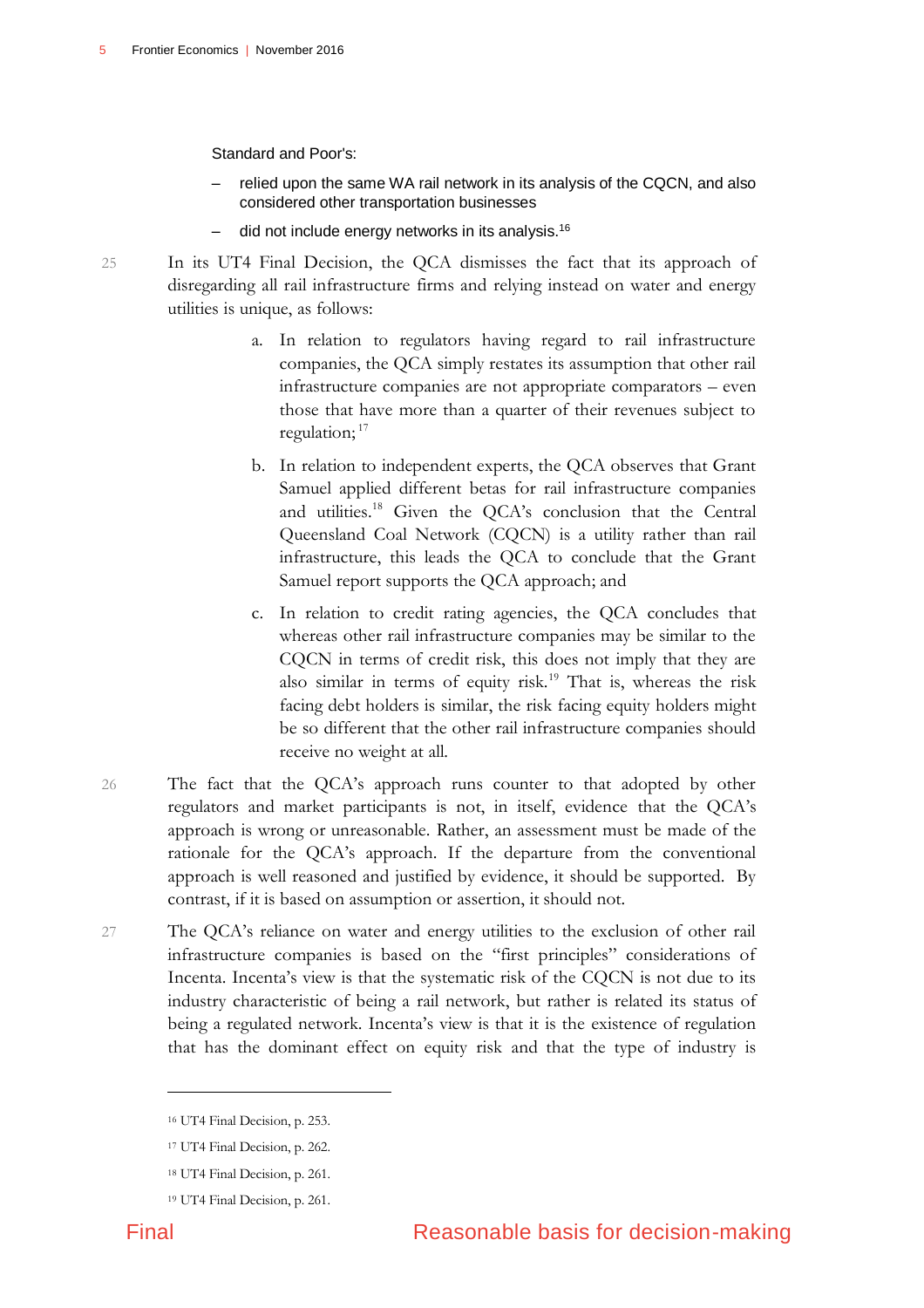irrelevant – that regulated firms in a different industry are suitable comparators and that unregulated (or partially regulated) firms in the same industry should be disregarded.

28 Incenta's conclusions are presented as a "first principles analysis."<sup>20</sup> This involves a conceptual discussion about the possible uncertainty of future cash flows and results in Incenta concluding that the risk of cash flows generated by making rail lines available to a small number of mining companies is equivalent to the risk of cash flows generated by distributing electricity to households. Aurizon Network's submission considered the same "first principles" and reached the opposite conclusion. Because this all involves nothing more than conceptual discussion, there is no framework for determining whose conclusion is correct.

29 The problem is that there is a very important suite of empirical analysis which sheds some light on this issue. With respect to the impact of regulation on systematic risk, the QCA has been presented with information from Incenta<sup>21</sup> and from us<sup>22</sup> that there is *no empirical evidence that equity beta estimates depend upon the form of regulation.* This point is important to understand because it goes to the heart of the QCA's basis for estimating the allowed return to equity holders.

- a. There is no empirical evidence that equity beta estimates, compiled using the same estimation technique as the QCA, differ according to the form of regulation. It does not matter whether regulation offers high or low powered incentives, or whether a price cap or revenue cap is involved – different types of regulation do not show up in the data as leading to different beta estimates.
- b. The common characteristic to Aurizon Network used by the QCA in selecting comparable firms is that of being a regulated network.
- c. Yet if firms in the same industries under different forms of regulation have similar beta estimates, this suggests that industry is at least one relevant criteria for analysis.
- 30 In sum, the regulation of energy networks, water networks, ports and toll roads is different, and according to the QCA's estimation technique these industries have different risks (that is, different betas). Firms exposed to high-powered versus low powered regulation do not have different risks (that is, different betas). But the comparable firm set is selected without consideration of industry, but with consideration of the firm's status of being regulated. In our view, industry characteristics – rail & transport industry, customer concentration, and exposure to a particular type of customer (mining) – do matter and this leads to the QCA under-estimating the risk of Aurizon Network.

<sup>20</sup> Incenta (2013), p. 7.

<sup>21</sup> Incenta (2013).

<sup>22</sup> SFG Consulting (2014), Table 2.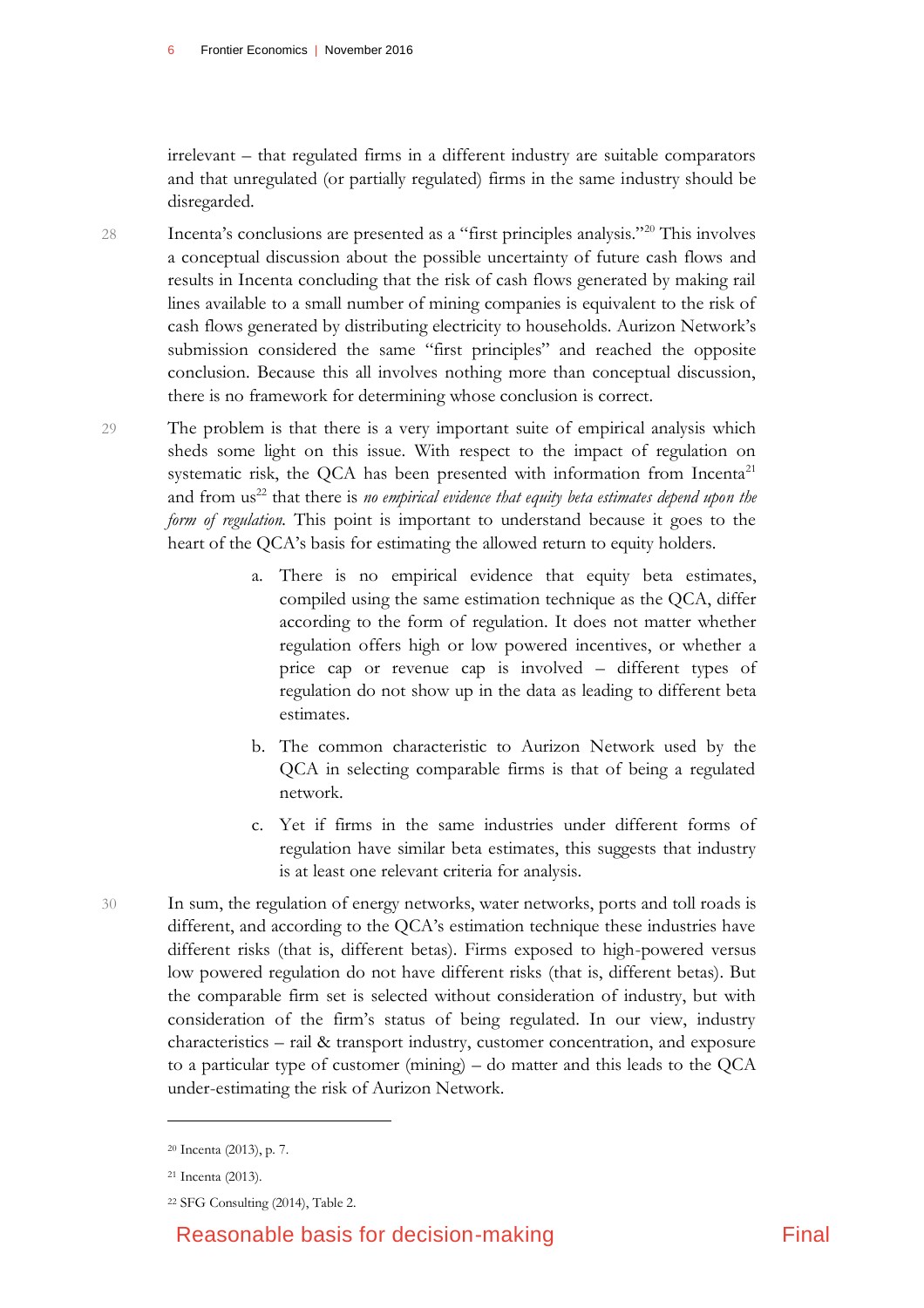### <span id="page-14-0"></span>**3.2 Nature of risk**

- 31 The previous sub-section focussed on the point that the QCA has determined that the form of regulation is the primary determinant of systematic risk when there is no empirical evidence to support that proposition, just conjecture and assertion. This has led the QCA to set its equity beta allowance on the basis of regulated energy and water network businesses.
- 32 In this sub-section, we consider a number of important differences between the CQCN and regulated energy and water businesses insofar as they affect the systematic risk of equity in those businesses.

#### *Customer demand elasticity*

- 33 Regulated water and electricity businesses distribute essential commodities to largely residential customer bases. These customers have no viable option other than to pay the network business for providing the essential service. For most consumers, the only realistic option is to reduce consumption, but given the essential nature of electricity, gas and water, the ability to materially decrease consumption is very limited. Consequently, the price elasticity of demand is relatively very low for these businesses.
- 34 By contrast, the price elasticity of demand is likely to be much higher for the CQCN. This is because customers do have realistic alternatives in responding to price increases. These alternatives include securing access to alternative existing rail links and/or funding new spurs and connections (possibly to different ports). Another (longer term) alternative is to reduce contracted volumes.
- 35 Finally, we note that the coal mining companies that are the customers of the CQCN are likely to be more sensitive to price during periods when coal prices are lower, coinciding with a downturn in the Australian market.

#### *Nature of the customer base and the service being provided*

- 36 For regulated energy and water networks, the proportion of customers who cease paying for the service (i.e., disconnect from the network) is negligible. The largely residential customer base tends to maintain its connection to the network continuing to pay network charges.
- 37 By contrast, the CQCN provides a commercial service. Customers only continue to pay so long as that course of action remains commercially optimal. This is very different from the provision of a service that is essential to maintain life.
- 38 Whereas losses that arise from disconnecting customers can be socialised in both cases, such socialisation is practically more difficult in the case of the CQCN where the disconnection of a single customer might amount to 10% of the revenue base.
- 39 Finally, we note that there is a systematic element as the risk of losses from disconnections is more likely to arise during market downturns.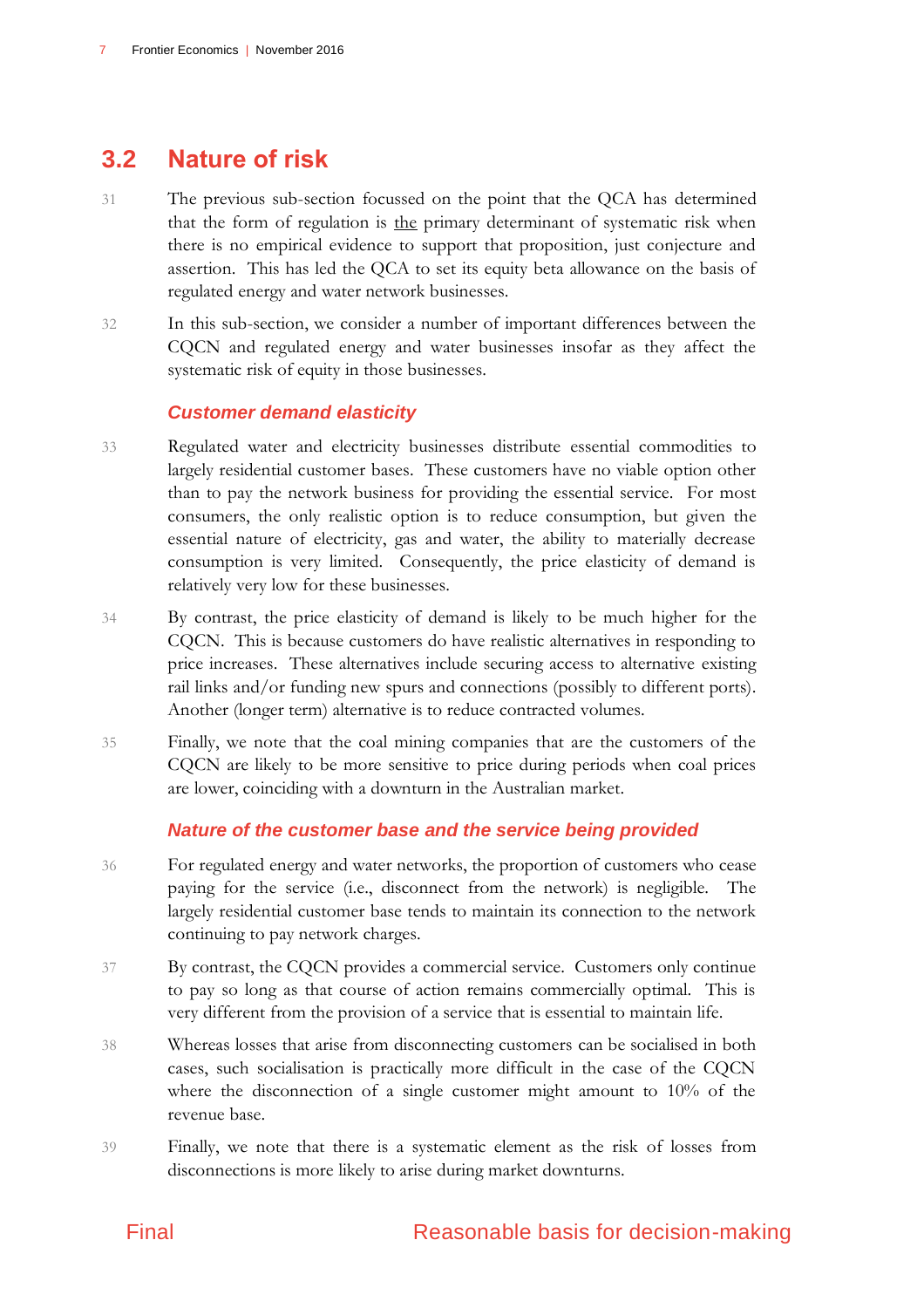#### *Volatility in coal prices*

40 As noted above, the CQCN provides a commercial service to a small number of coal mining companies rather than an essential service to a large number of residential customers. CQCN customers will only remain as customers while it remains commercially optimal for them to do so. The main driver of the commercial position of these customers is the coal price, which is known to be volatile. Thus, the CQCN is subject to the risk of a prolonged decline in coal prices. This type of risk is not something that is faced by regulated energy and water networks. Moreover, there is a systematic nature to this risk as a prolonged reduction in coal prices is more likely to occur during a downturn in the broad Australian market.

#### *Conclusions on the nature of risk*

41 The point we are making here is simply that there is more to systematic risk than the form of regulation. There are a number of other factors that are relevant to systematic risk. In this sub-section, we show that there are a number of factors that are likely to have a different effect on the systematic risk of the CQCN than on regulated energy and water businesses. Our conclusion is that, whereas regulation is *a* relevant factor to consider, it is not *the only* relevant factor. It is for this reason that we recommend that the comparator set be extended beyond *only* regulated energy and water businesses.

### <span id="page-15-0"></span>**3.3 Using unadjusted beta estimates in the CAPM**

- 42 Even if the "correct" set of comparator firms has been selected, it is well-known and generally accepted that the process of estimating equity betas via regression analysis and inserting those estimates into the CAPM formula produces outputs that are systematically biased. In particular, there is strong and consistent evidence that the CAPM estimates of the required returns on assets with beta estimates below 1.0 are systematically lower than the returns that are actually generated by those assets.
- 43 This evidence is generally considered to be so robust that it is now part of the standard finance curriculum and appears in the academic literature and the standard finance textbooks. For example Fama and French (2004) show that this result has proven to be consistent through time – low-beta stocks generate higher returns than the Sharpe-Lintner CAPM would imply and high-beta stocks earn lower returns than the Sharpe-Lintner CAPM would imply. With respect to the early tests of the Sharpe-Lintner CAPM, Fama and French (2004) summarise the state of play as:

The early tests firmly reject the Sharpe-Lintner version of the CAPM. There is a positive relation between beta and average return, but it is too "flat."<sup>23</sup>

<sup>23</sup> Fama and French (2004), p. 32.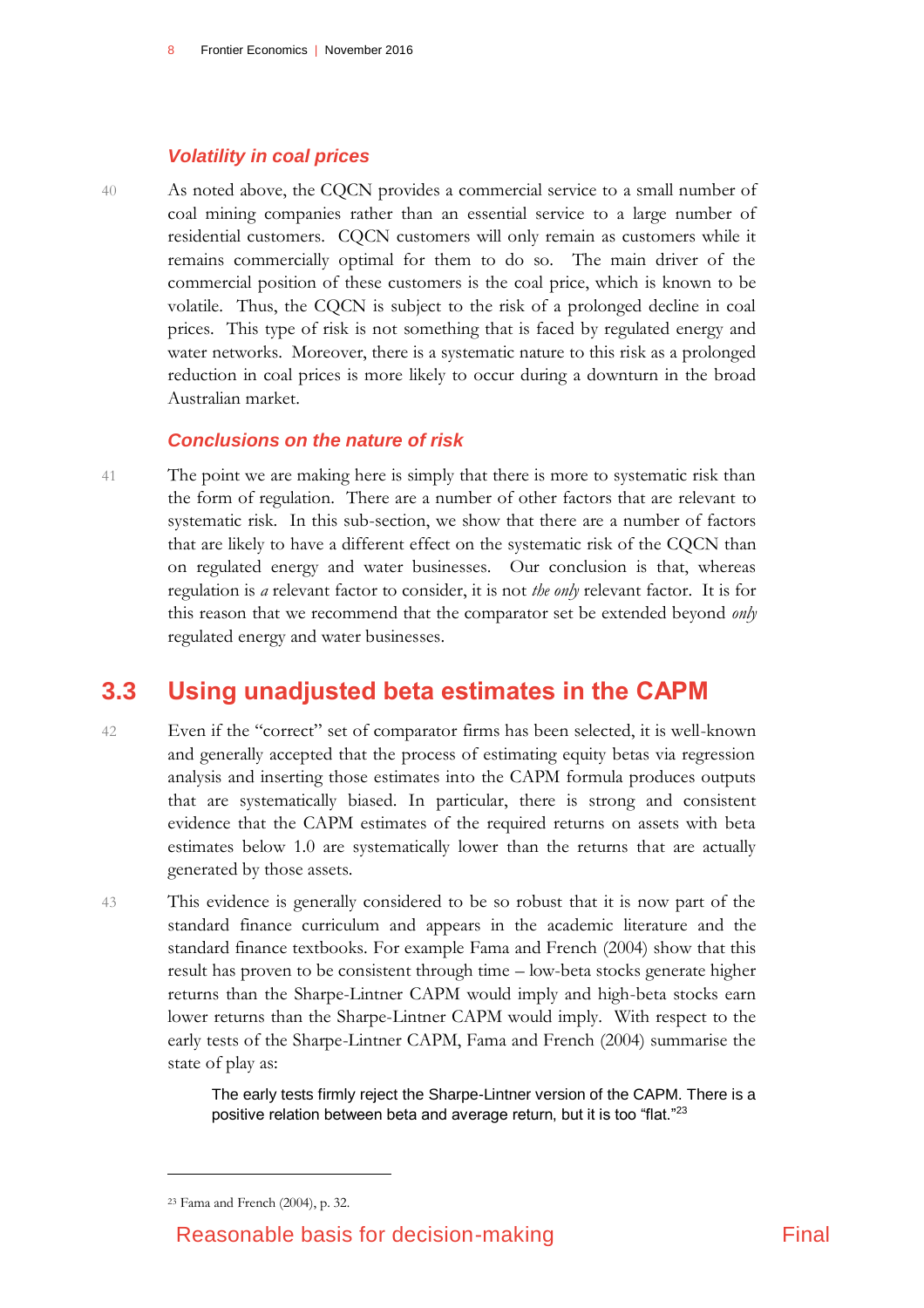44 Fama and French (2004) then provide an updated example of the evidence using monthly returns on U.S.-listed stocks over 76 years from 1928 to 2003. This analysis is summarised in Figure 1 below. Consistent with the early evidence, realised returns on low-beta stocks are higher than predicted by the Sharpe-Lintner CAPM, and realised returns on high-beta stocks are lower than predicted by the Sharpe-Lintner CAPM. Stocks with the lowest beta estimates (approximately 0.6) had average returns of 11.1% per year, but the Sharpe-Lintner CAPM says the expected return was 8.3% per year. Stocks with the highest beta estimates (approximately 1.8) had average returns of 13.7% per year, but the Sharpe-Lintner CAPM says the expected return was 16.8% per year.

#### Figure 1. Average returns versus beta over an extended time period

<span id="page-16-0"></span>

Average Annualized Monthly Return versus Beta for Value Weight Portfolios Formed on Prior Beta, 1928-2003



*Source: Fama and French (2004), p. 33.*

- 
- 45 Brealey, Myers and Allen (2011) extend previous analysis another four years to the end of 2008, and provide a similar chart to that presented by Fama and French (2004), but with excess returns<sup>24</sup> on the vertical axis. This chart is presented below in Figure 2. The line represents the relationship between beta and excess return that is implied by the Sharpe-Lintner CAPM and each dot represents the observed return for a particular portfolio. Clearly, the low-beta portfolios still earn higher returns than the Sharpe-Lintner CAPM would imply.

<sup>24</sup> Excess returns are returns in excess of the risk free rate of interest.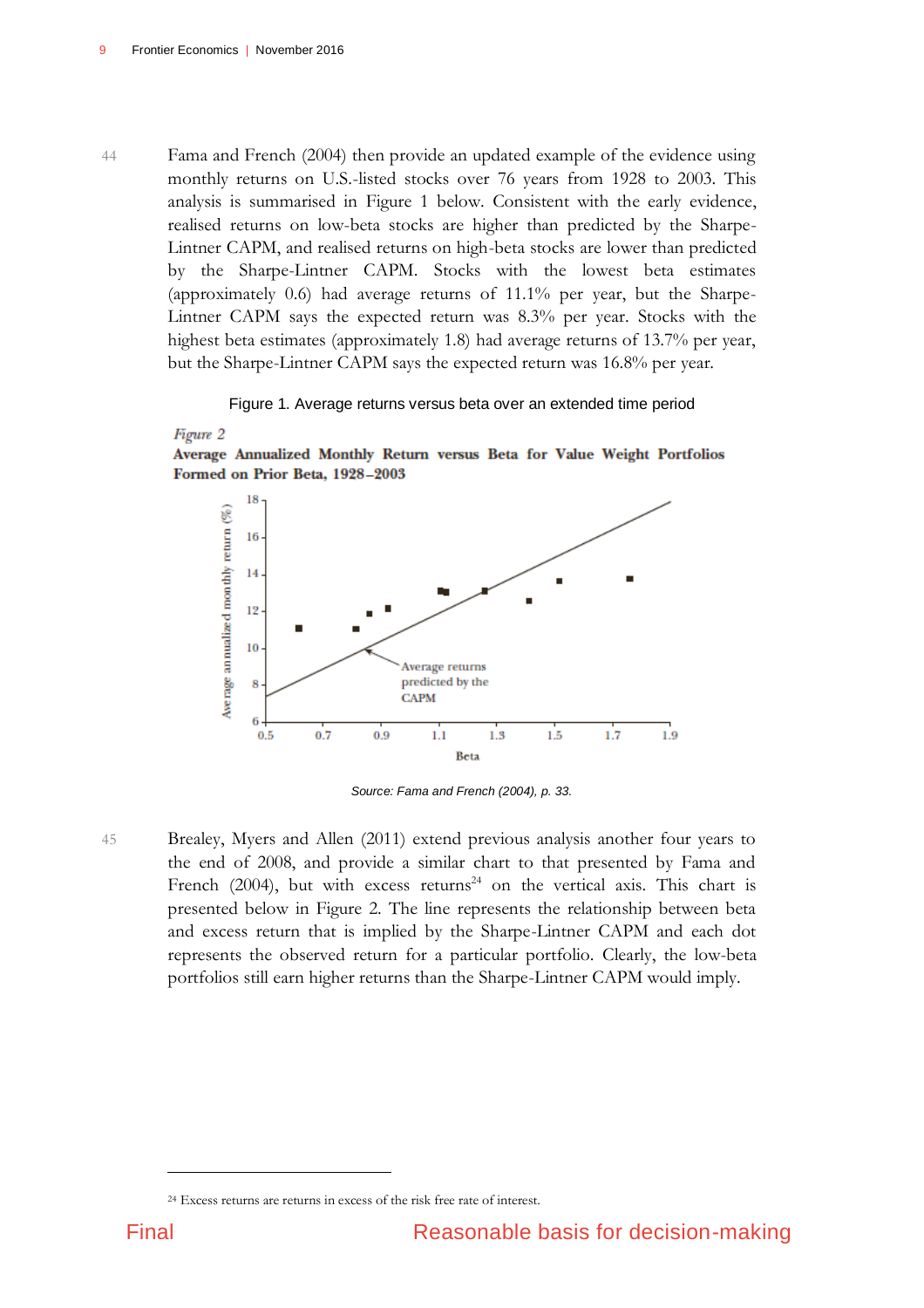<span id="page-17-0"></span>

#### Figure 2. The relationship between excess returns and beta

FIGURE 8.8

The capital asset pricing model states that the expected risk premium from any investment should lie on the security market line. The dots show the actual average risk premiums from portfolios with different betas. The high-beta portfolios generated higher average returns, just as predicted by the CAPM. But the high-beta portfolios plotted below the market line, and the low-beta portfolios plotted above. A line fitted to the 10 portfolio returns would be "flatter" than the market line.

Source: F. Black, "Beta and Return," Journal of Portfolio Management 20 (Fall 1993), pp.<br>8-18. @ 1993 Institutional Investor. Used with permission. We are grateful to Adam<br>Kolasinski for updating the calculations.

*Source: Brealey, Myers, and Allen (2011), p. 197.*

46 The same result is implied by analysis of industry beta estimates, as shown in Figure 3 from Da, Guo and Jagannathan (2012). On the left hand side we see a flat line of best fit between industry beta estimates and excess returns. On the right hand side we see an upward sloping relationship between industry beta estimates compiled using a different estimation technique proposed by the researchers. The basis for the researchers' paper is that, if we are going to use the Sharpe-Lintner CAPM as a basis for estimating expected returns, we need a risk estimate which is not simply compiled by regressing stock returns on market returns.

<span id="page-17-1"></span>

Figure 3. Industry beta estimates and excess returns



*Source: Da, Guo and Jagannathan (2012), p. 217 (lines of best fit added)*

47 The key point is that the beta estimates adopted by the QCA are formed by simply regressing stock returns on market returns. As a result of this estimation technique the expected returns over a very long period of time fall short of realised returns.

### Reasonable basis for decision-making Final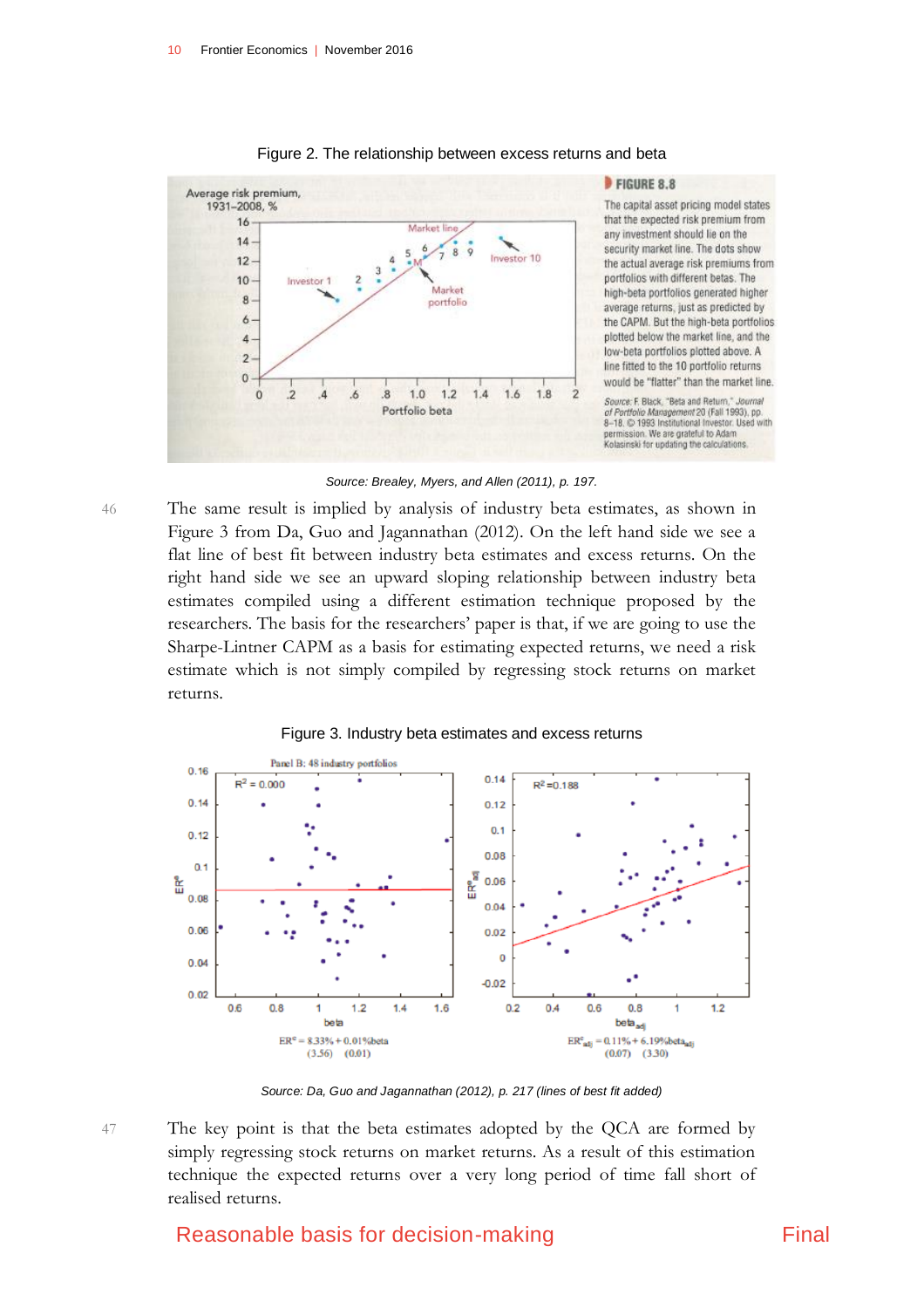- 48 We performed our own analysis of the relationship between beta estimates and realised returns for a sample of 212 Australian-listed firms. We analysed a set of firms for which at least 50 weekly returns were available in three consecutive time periods (six years from 1 July 1992 to 30 June 1998, six years from 1 July 1998 to 30 June 2004, and 1 July 2004 to 30 June 2012).
- 49 The first time period is used to partition the sample into ten cohorts according to beta estimates. Each cohort is constructed so it has approximately the same industry composition, the same number of large versus small firms, and the same number of firms with high and low book-to-market ratios.<sup>25</sup> This step is *not* to introduce industry, size and book-to-market ratio into the cost of capital estimation – quite the opposite. It is to ensure that our results are *not contaminated* by different portfolios having different characteristics of industry, size or bookto-market ratio.
- 50 Having allocated stocks into 10 portfolios according to beta estimates we then estimate portfolio beta estimates in the second time period. This means for each portfolio we regress portfolio returns on market returns to estimate the risk of that portfolio. We then need to see whether the portfolios' beta estimates show any relationship with realised stock returns over the final 12 year period.
- 51 The results are summarised in Figure 4. The results show that portfolios with high beta estimates performed no better than portfolios with low beta estimates. The relationship between beta estimates and realised returns is slightly downward-sloping and is not statistically significant. This does not mean that high beta stocks have a lower cost of capital than low beta stocks. In the figures of Fama and French (2004) and Brealey, Myers and Allen (2011) the relationship between beta estimates and returns has a slight upwards relationship. In the figure of Da, Guo and Jagannathan (2011) there is a flat relationship between beta estimates and stock returns. The evidence is simply that regressing stock returns on market returns does not lead to beta estimates which show a reliable, positive association with stock returns.

<sup>&</sup>lt;sup>25</sup> There are ten industry groups formed accounting to the first level of the Industry Classification Benchmark. There are two size groups formed according to the 60th percentile of market capitalisation in our sample, with the 60<sup>th</sup> percentile selected in order to ensure a reasonable spread of firms across the final 10 beta portfolios (that is, not too many or too few firms in each decile). There are two book-to-market groups formed according to the 50<sup>th</sup> percentile of book-to-market ratio. This means that a firm could be allocated into one of 40 groups according to 10 industries × 2 size groups  $\times$  2 book-to-market groups, and some groups have more firms than others. Within each of the 40 groups we rank the firms according to each firm's beta estimate and classify it into one of ten beta cohorts. We then bundle all the firms within beta cohort 1 together, all the firms in beta cohort 2 together and so on. This means that firms in the low beta cohort contain firms with low beta estimates from many different industries, large and small firms, and high and low book-tomarket firms. Across the 10 beta cohorts the industry, size and book-to-market allocation is similar.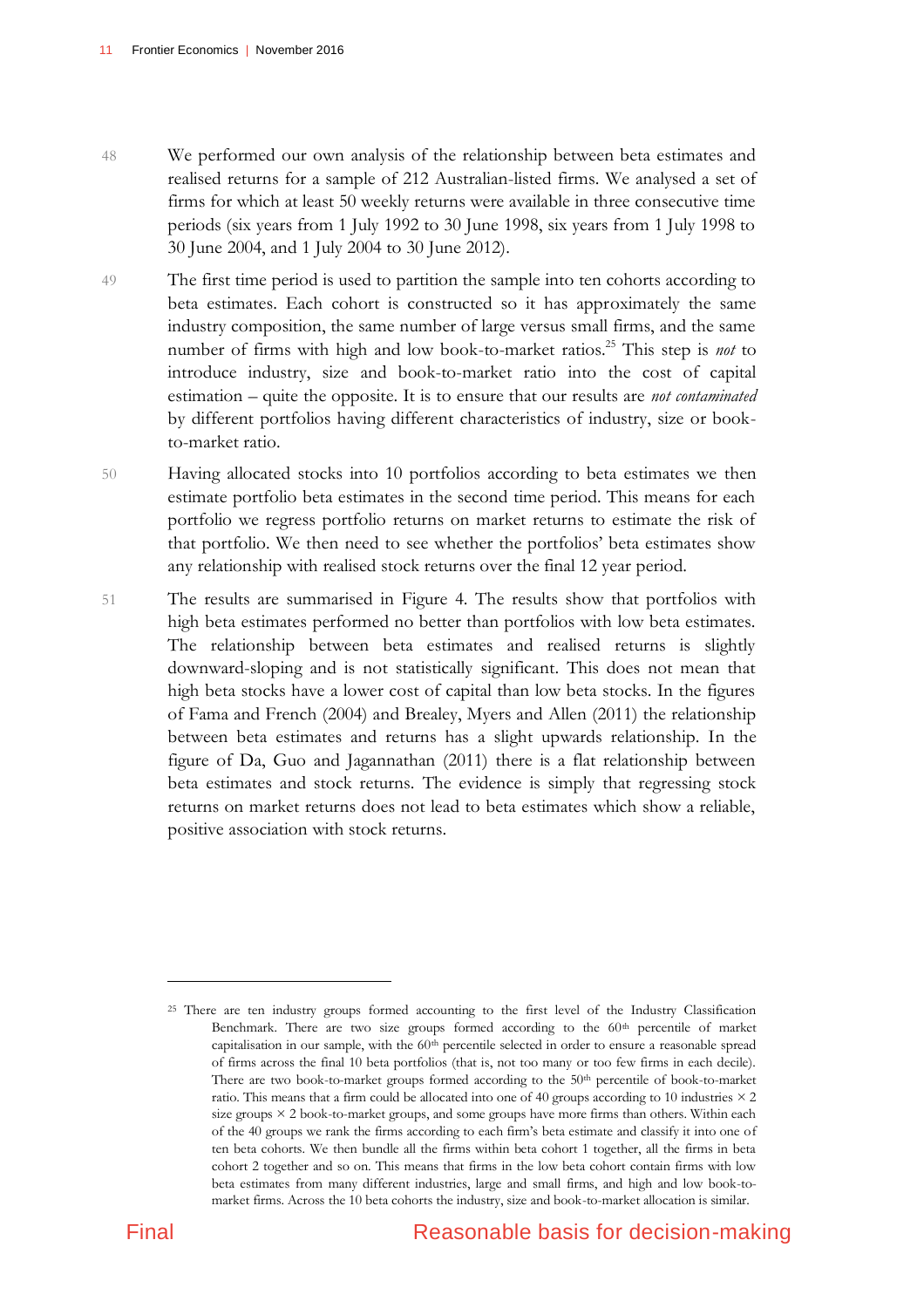<span id="page-19-0"></span>

Figure 4. Beta estimates and realised returns for Australian-listed firms

52 Evidence similar to that summarised in the figures above has been presented to the QCA as justification for an alternative model to the Sharpe-Lintner CAPM, the Black CAPM. In this model, the expected returns to low beta stocks are increased and the expected returns to high beta stocks are decreased. The QCA has ruled out the use of the Black CAPM, and the QCA's estimate of equity beta is the QCA's best estimate<sup>26</sup> of equity beta for use in the QCA's preferred model.

- 53 So we are left with a technique for estimating beta which generates an estimate which we know is low, compared to what is implied by the realised returns of other stocks with beta estimates below one. In one sample of data we will not necessarily see a robust relationship between beta estimates and realised returns. But researchers have now been able to address this question with data samples over a long period of time and in different equity markets. And it is not the case that regressing stock returns on market returns leads to risk estimates that show a reliable relationship with realised returns. At some point the data needs to carry weight in decision-making.
- 54 In contrast, there is a variable that has been consistently shown in the literature to have a positive relationship with realised returns – the ratio of the book value of equity to the market value of equity. We repeated the analysis presented above for portfolios formed according to book-to-market ratio, with each portfolio having similar composition in terms of industry, beta estimate and size. In Figure 5 we show the relationship between the portfolios' average book to market ratio over the period 1 July 1998 to 30 June 2004, and the annualised returns over the

<sup>26</sup> UT4 Final Decision, 268.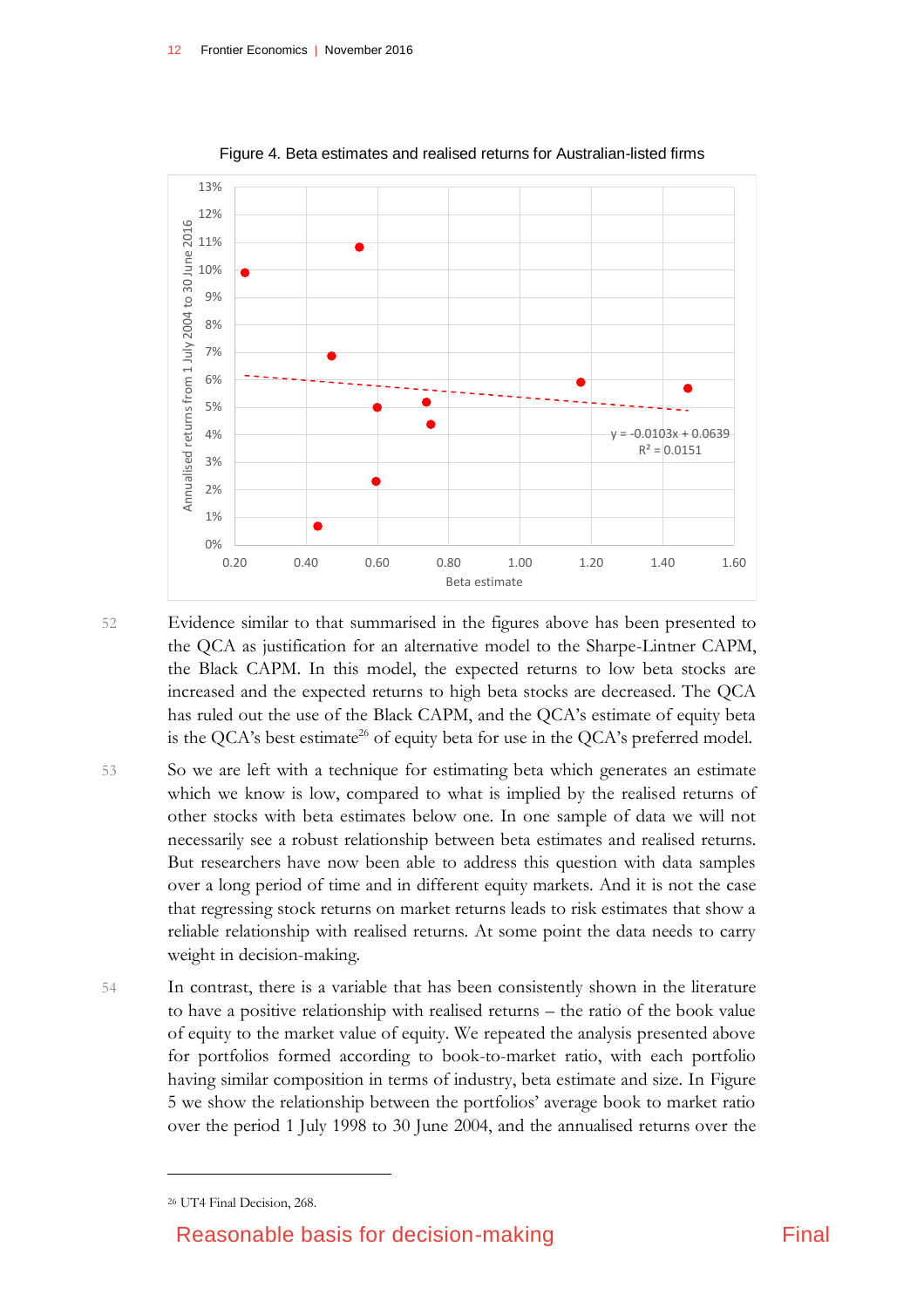subsequent 12 years. Consistent with prior evidence<sup>27</sup>, this relationship is positive.<sup>28</sup>



<span id="page-20-0"></span>Figure 5. Book to market ratio and realised returns for Australian-listed firms

55 In the current analysis we have not been asked to present an alternative asset pricing model to the Sharpe-Lintner CAPM. We have been asked to arrive at an estimate of beta based upon the prior evidence presented to the QCA, and the information presented in this report, that would allow Aurizon Network to earn a return equal to its cost of capital.

56 What is clear is that, if the beta estimate is set on the basis of:

- a. Regressing stock returns on market returns;
- b. For a sample of energy networks (with consideration of water networks, ports and toll roads);
- c. And no other information is taken into account, including the likelihood that Aurizon Network has a relatively high book-tomarket ratio; then

<sup>27</sup> Fama and French (1992), Brailsford, Gaunt and O'Brien (2012).

<sup>28</sup> In our prior work for Aurizon Network – SFG Consulting (2012) – we did not consider the empirical evidence relating to the realised returns on low beta stocks and the empirical evidence on the realised returns to stocks with high book-to-market ratios. The book-to-market ratio formed part of the analysis, but in a different way. We used the book-to-market ratio as a characteristic to identify firms as being similar to Aurizon Network and examined how the relationship between stock returns and market returns varied depending upon the firms' book-to-market ratio. That analysis is different to analysis which examines whether, on average, firms with high book-to-market ratios earn above-average returns.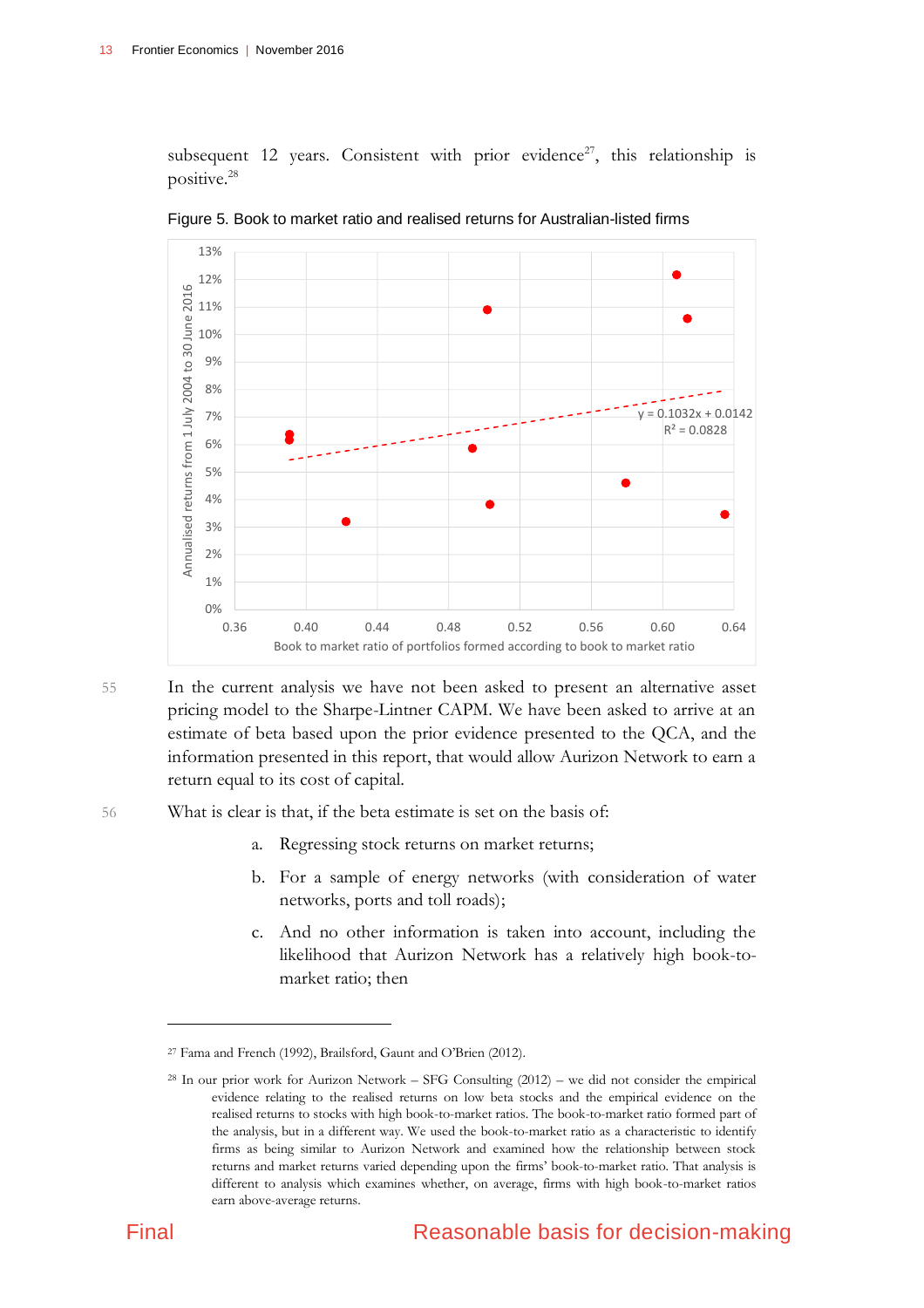d. The allowed return on equity will fall below the cost of equity for Aurizon Network.

- 57 It is implausible that the empirical evidence relating to beta estimates, book-tomarket ratio and realised returns, is a chance result given its persistence over time and across markets. The empirical evidence could be the result of two things.
	- a. A *model* (the CAPM) which is incomplete risks other than systematic risk could be important for stock returns (and those risks could be proxied by the book to market ratio); and/or
	- b. An *estimation approach* (regressing stock returns on market returns) which doesn't reflect the actual risks investors face.
- 58 Regardless of the reason for the empirical result, it is important that allowed returns incorporate risks that investors actually incorporate into asset prices, and not the risks that a single theory says that investors should incorporate into asset prices. Our view is that if the equity return continues to be set on the basis of the limited information relied upon by the QCA (in terms of model, estimation technique and sample firms) then the QCA will have left out material, relevant information in estimating Aurizon Network's allowed return.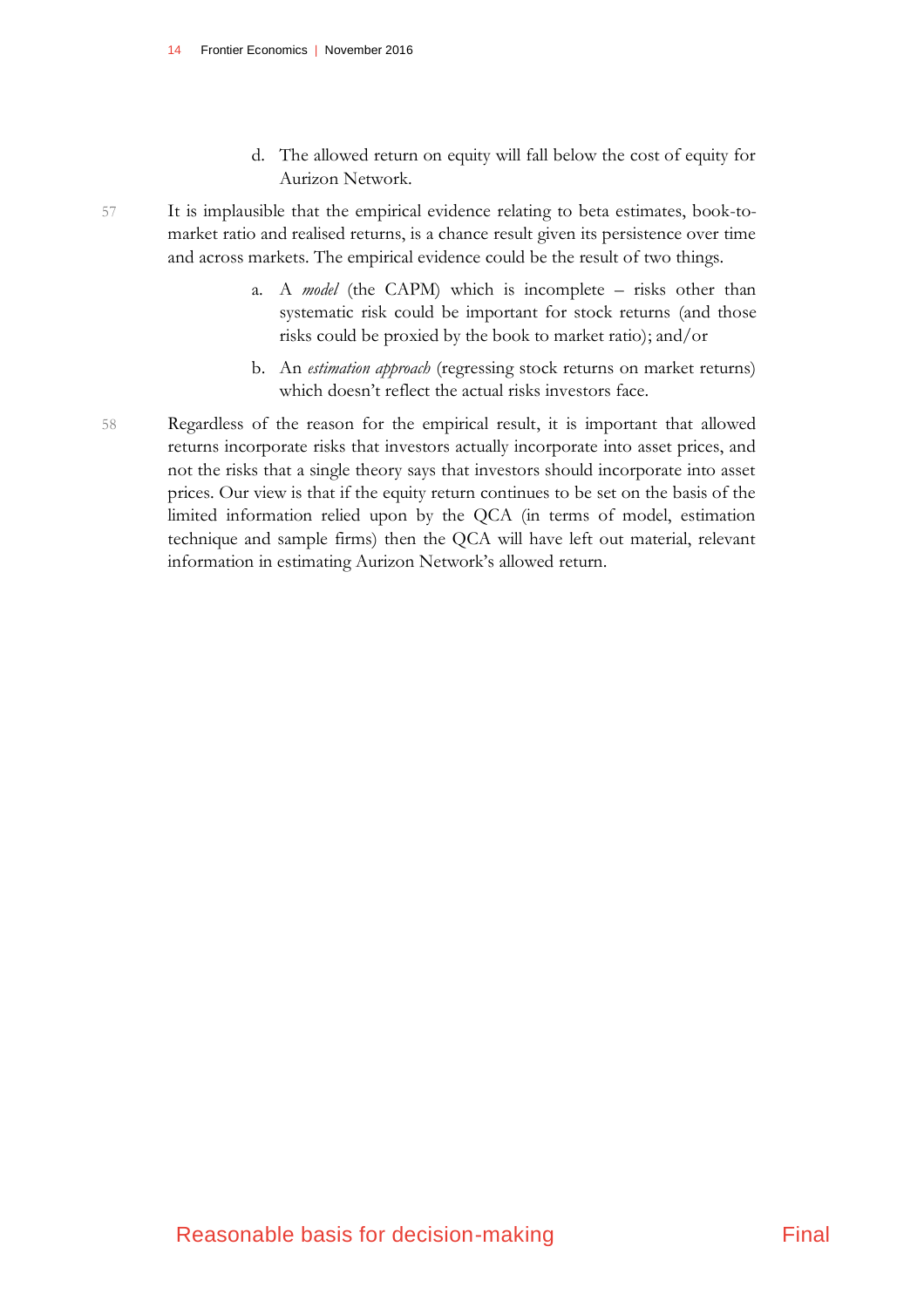### <span id="page-22-0"></span>**4 Conclusion**

59 We consider that if the QCA adopts the Sharpe-Lintner CAPM for estimating the allowed return on equity, an appropriate beta estimate for the Aurizon Network is above the current allowance of 0.8. Our conclusion is based upon the following rationale. If any one of the considerations listed below are given material weight in decision-making the equity beta estimate would increase above 0.8.

#### *Sample composition*

- 60 Aurizon Network shares some characteristics of other infrastructure networks (high leverage, no competing network) and some characteristics of rail and transport companies (exposure to a limited number of customers leaving the potential for asset stranding, value ultimately determined by demand for commodities). So the risks to shareholders will lie somewhere between the risks of other infrastructure networks and that of rail and transport companies.
- 61 It is not the case that one regulated infrastructure network has the same risks as another regulated infrastructure network. There is no substantial evidence that any particular intensity of regulation leads to a measurable difference in beta estimates. If businesses with high powered regulation show no differences in beta estimates compared to businesses with low powered regulation, we question the usefulness of the QCA's sole criteria for sample selection – status of being a regulated network. The alternative view is that industry characteristics are important for estimating the risks to shareholders, yet industry is ignored in the QCA's decision on Aurizon Network's allowed return.
- 62 Importantly, according to the QCA's risk metric (beta) risks are different amongst energy, water, ports and toll roads. So industry does seem to matter for risk. Yet industry does not factor into the QCA's selection of comparable firms. In contrast, differences in regulation have not shown up in different beta estimates in prior research, so it is highly questionable whether we can conclude that the distinction between being regulated versus unregulated is the primary determinant of risk.
- 63 Whether or not the QCA applies any precise weight to different samples is not the point of this conclusion. Our point is that:
	- a. the QCA's conclusions do not fully account for the risks facing Aurizon Network, which differ from those facing the infrastructure samples the QCA has relied upon. Whereas regulation is *a* relevant factor to consider, it is not *the only* relevant factor;
	- b. the sample firms that share characteristics of Aurizon (transport and rail) have notably higher asset beta estimates than the 0.45 beta estimate the QCA ascribes to a regulated infrastructure firm; and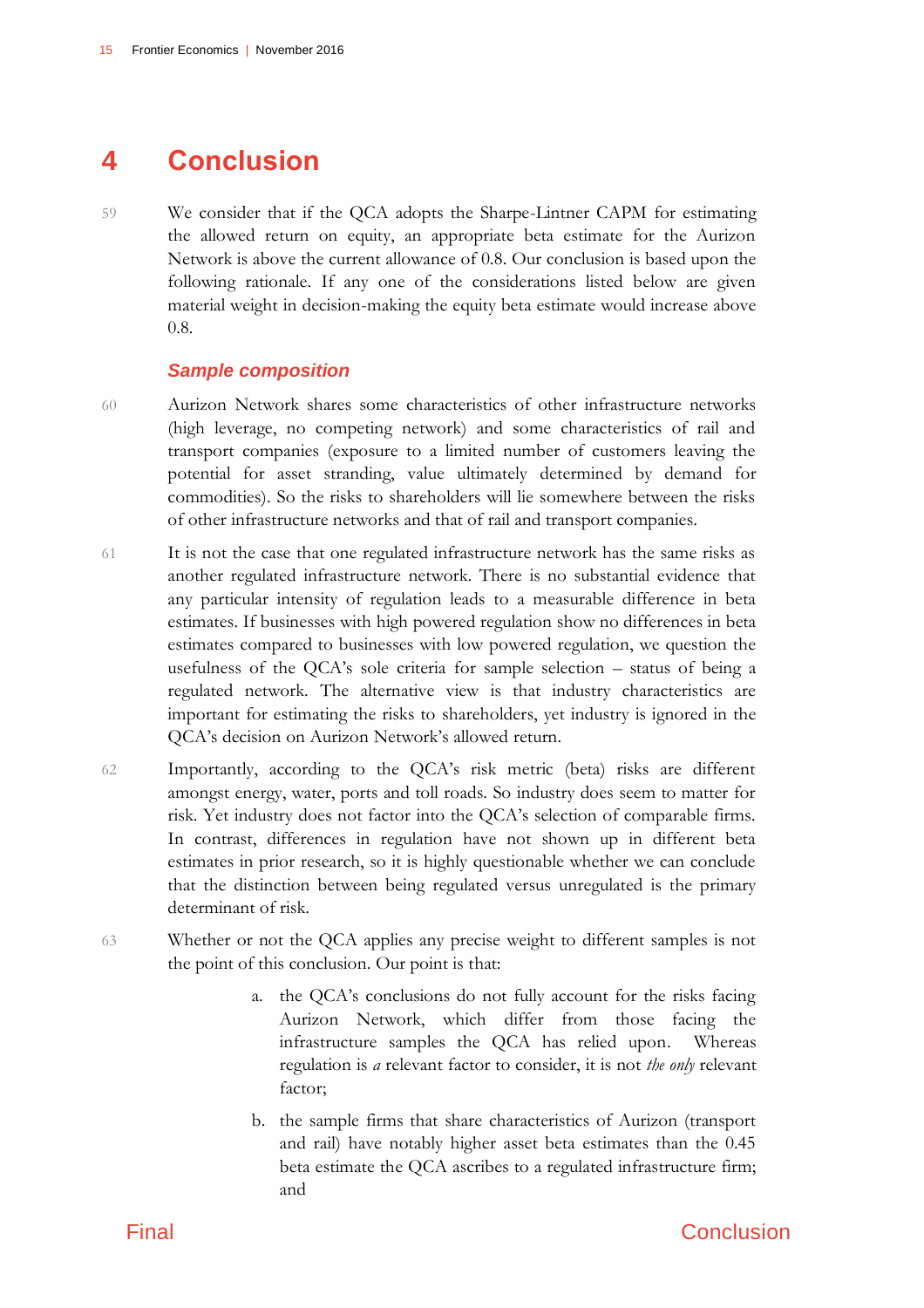c. even if a low weight is applied to an expanded set of comparator firms, the implied equity beta estimate for the Aurizon Network is above 0.8.

### *Empirical evidence on the realised returns of low beta stocks, and high book-to-market stocks*

- 64 Low beta stocks, over a long period of time, have earned returns higher than predicted by the QCA's application of the CAPM. The combination of model (CAPM) and estimation technique (regressing stock returns on market returns) leads to cost of equity estimates that fall below realised equity returns for stocks with low beta estimates. This result has been shown to hold consistently over time and across markets.
- 65 High book-to-market stocks, over a long period of time, have earned returns higher than predicted by the QCA's application of the CAPM. The characteristic of having a high book-to-market ratio does seem to matter to investors when it comes to pricing assets. The persistence of this result suggests that it cannot be considered mere chance and its relevance to estimating allowed returns should be considered.
- 66 The evidence suggests that either:
	- a. The CAPM is a model that is incomplete; and/or
	- b. the estimation technique leads to poor risk measurement.
- 67 Either way, the QCA's prior beta estimate of 0.8 has not taken this important empirical evidence into account, and if that evidence was accounted for the beta estimate would increase.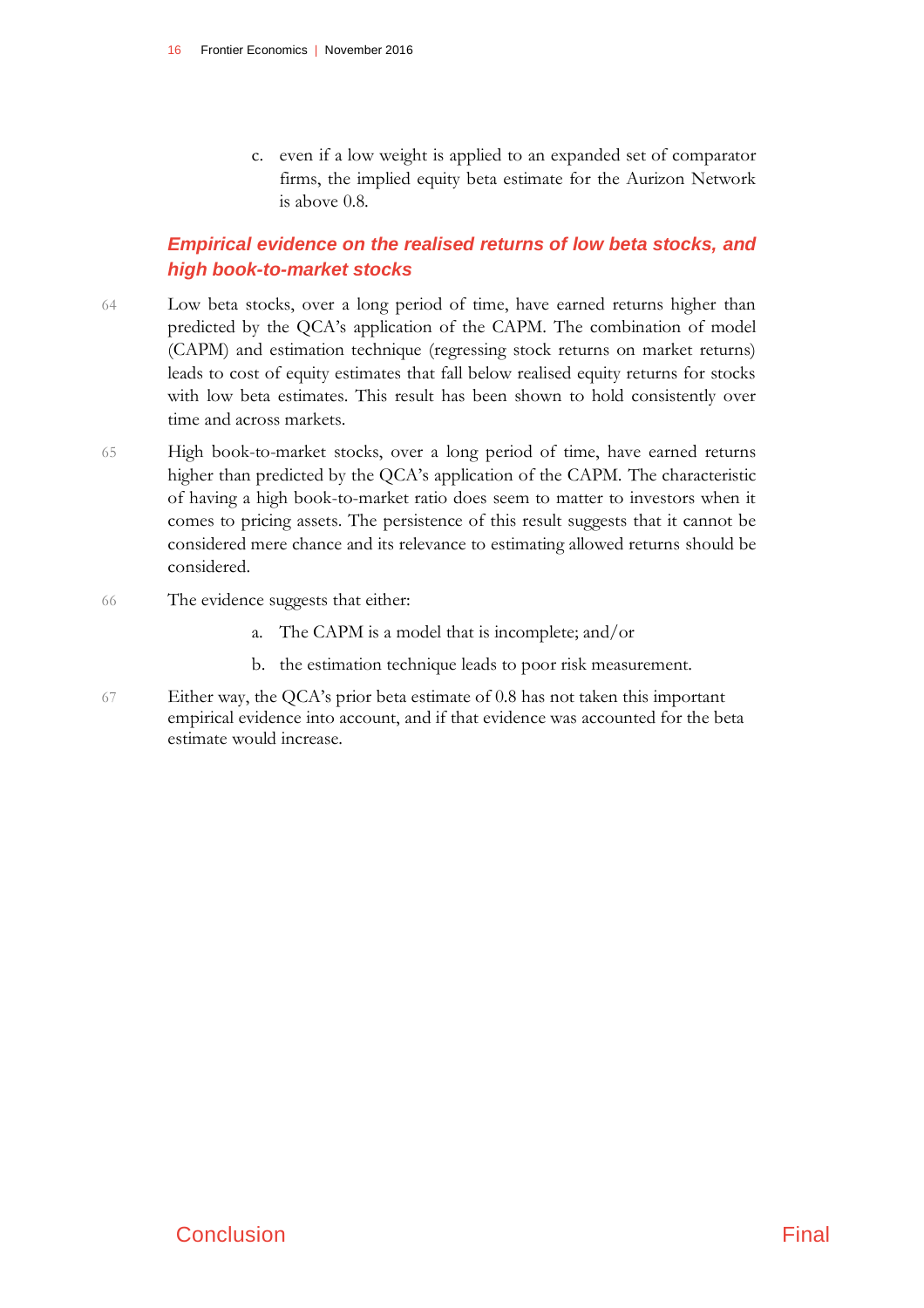### **5 References**

<span id="page-24-0"></span>Black, F., 1972, "Capital market equilibrium with restricted borrowing," *Journal of Business,* 45, 444–455.

Brailsford, T., C. Gaunt, and M. O'Brien, 2012, "Size and book-to-market factors in Australia," *Australian Journal of Management,* 37, 261–281.

Brealey, R.A., S.C. Myers, and F. Allen, 2011. *Principles of Corporate Finance*, 10<sup>th</sup> edition, McGraw-Hill, New York, NY, USA.

Da, Z., R.J. Guo, and R. Jagannathan, 2012. "CAPM for estimating the cost of equity capital: Interpreting the empirical evidence," *Journal of Financial Economics,*  103, 204–220.

Fama, E.F., and K. French, 1992, "The cross-section of expected stock returns," *Journal of Finance,* 47, 427–465.

Fama, E.F., and K. French, 2004, "The Capital Asset Pricing Model: Theory and evidence," *Journal of Economic Perspectives,* 18, 25–46.

Incenta Economic Consulting, 2013, *Review of regulatory capital structure and asset/equity beta for Aurizon Network,* Report to the Queensland Competition Authority, December.

Lintner, J., 1965, "The valuation of risk assets and the selection of risky investments in stock portfolios and capital budgets," *Review of Economics and Statistics,* 47, 13–37.

Mossin, J., 1966, "Equilibrium in a capital asset market," *Econometrica,* 34, 768– 783.

Queensland Competition Authority, 2016, *Aurizon Network 2014 Access Undertaking – Volume IV – Maximum Allowable Revenue,* Final Decision, April.

SFG Consulting, 2012, *Systematic risk of QR Network,* Report for Aurizon Network, August.

SFG Consulting, 2014, *Systematic risk of Aurizon Network,* Response to reports and submissions to the Queensland Competition Authority, January.

Sharpe, W.F., 1964, "Capital asset prices: A theory of market equilibrium under conditions of risk," *Journal of Finance,* 19, 425–442.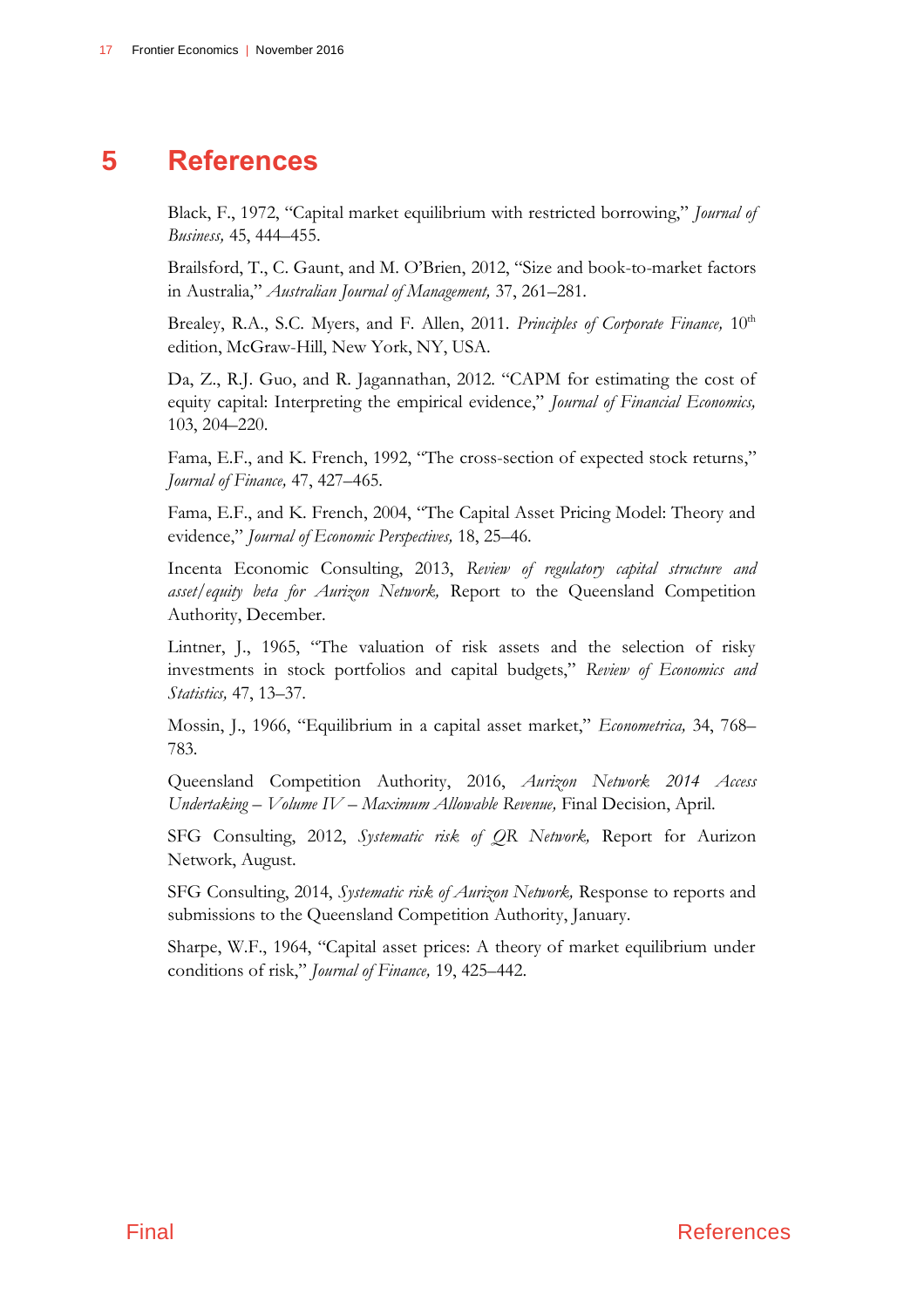18 Frontier Economics | November 2016

Frontier Economics Pty Ltd in Australia is a member of the Frontier Economics network, and consists of companies based in Australia (Melbourne, Sydney & Brisbane) and Singapore. Our sister company, Frontier Economics Ltd, operates in Europe (Brussels, Cologne, Dublin, London & Madrid). The companies are independently owned, and legal commitments entered into by any one company do not impose any obligations on other companies in the network. All views expressed in this document are the views of Frontier Economics Pty Ltd.

#### Disclaimer

None of Frontier Economics Pty Ltd (including the directors and employees) make any representation or warranty as to the accuracy or completeness of this report. Nor shall they have any liability (whether arising from negligence or otherwise) for any representations (express or implied) or information contained in, or for any omissions from, the report or any written or oral communications transmitted in the course of the project.